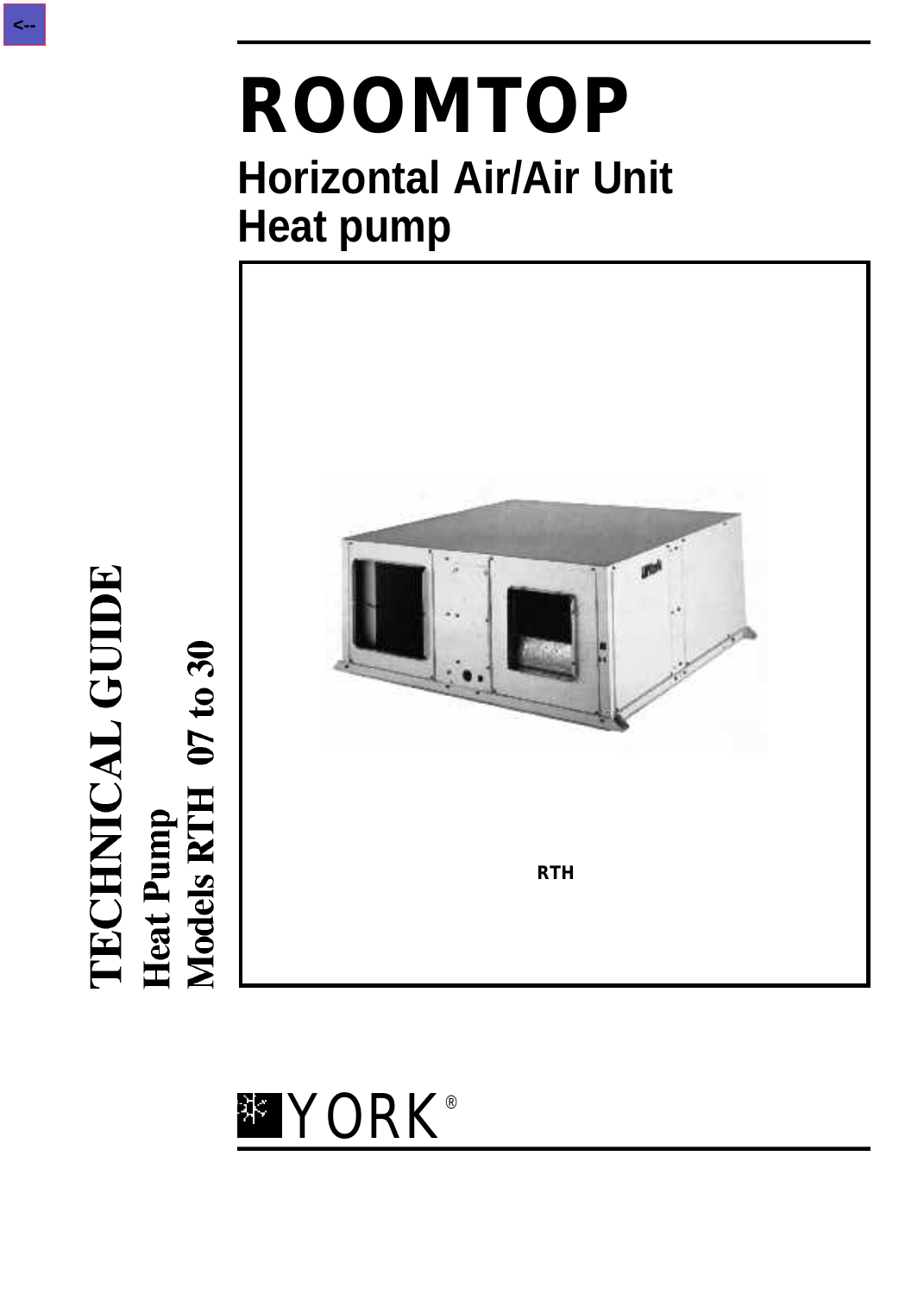### **Index**

|                                           | Page |                                                 | Page      |
|-------------------------------------------|------|-------------------------------------------------|-----------|
| General                                   | 3    | - Other                                         | 12        |
| - General description                     | 3    |                                                 |           |
| - Nomenclature                            | 3    | <b>Operation</b>                                | 12        |
| - Control                                 | 3    |                                                 |           |
|                                           |      | - Summer cycle                                  | 12        |
|                                           |      | - Winter cycle                                  | 12        |
| <b>Technical specifications</b>           | 3    | - Detail module internal connections            |           |
|                                           |      | with exits to the connector                     | 12        |
| - Mechanical specifications               | 3    | - Function of the pins                          | 12        |
| - Physical data                           | 4    | - Actions according to state of the probe       | 12        |
| - Nominal features                        | 5    | - Module                                        | 13        |
| - Test conditions                         | 5    | - Indications led autodiagnosis                 | 13        |
| - Correction factors                      | 5    | - Operating sequences                           | $14 - 15$ |
| - Nominal flow-rates                      | 5    | - Defrost cycle (timer)                         | 16        |
| - Outdoor fan performance                 | 6    | - Operating at -15°C                            | 16        |
| - Indoor fan performance                  | 6    | - Operation on emergency heat                   | 16        |
|                                           |      | - Other safety features of the electric circuit | 16        |
|                                           |      | - Compressor crankcase oil heater               | 16        |
|                                           |      | - Before finalising the installation            | 16        |
| <b>Installation instructions</b>          | 7    | <b>Operating instructions</b>                   | 17        |
| - General                                 | 7    |                                                 |           |
| - Protection of the environment           | 7    | - General instroduction                         | 17        |
| - Warning signs                           |      | - DSL ambient thermostat for 610 heat pump      | 17        |
| - Transport                               | 7    | - Operation and start up                        | 17        |
| - Location                                | 7    | - Graphic information                           | 20        |
| - Attaching unit                          | 8    |                                                 |           |
| - Drain connections                       | 8    |                                                 |           |
| - Clearances                              | 8    | <b>Maintenance</b>                              | 20        |
| - Air ducts                               | 8    |                                                 |           |
| - Air intake and discharge orientations   | 9    | - Cleaning of filters                           | 20        |
| - Variations to be performed at jobsite   | 9    | - Cleaning outdoor coil                         | 20        |
|                                           |      | - Priming the dreinage siphon                   | 20        |
|                                           |      | - Indoor unit discharge ducts                   | 20        |
| <b>Electrical installation</b>            | 10   |                                                 |           |
|                                           |      | <b>General dimensions</b>                       |           |
| - Start-up procedure                      | 10   |                                                 | $21 - 23$ |
| - Electrical characteristics              | 10   | <b>Wiring diagrams</b>                          | $24 - 34$ |
| - Utilization limits                      | 11   |                                                 |           |
| - Balance point adjustment                | 11   |                                                 |           |
| - Logic module                            | 11   |                                                 |           |
| - Discharge sensor                        | 11   |                                                 |           |
| - Outdoor sensor                          | 11   | <b>Optional accessories</b>                     | 35        |
| - Liquid sensor                           | 11   |                                                 |           |
| - Balance point                           | 11   | - Filter rack with filter                       | 36        |
| - Timer                                   | 11   | - Air filter                                    | 37        |
| - Stoppage of inferior fan during defrost | 12   | - Indoor electric heaters RH                    | 38        |
| - Delayed switch-off interior fan         | 12   | - Duct electric heaters RC-220                  | 39        |
|                                           |      |                                                 |           |

**Page**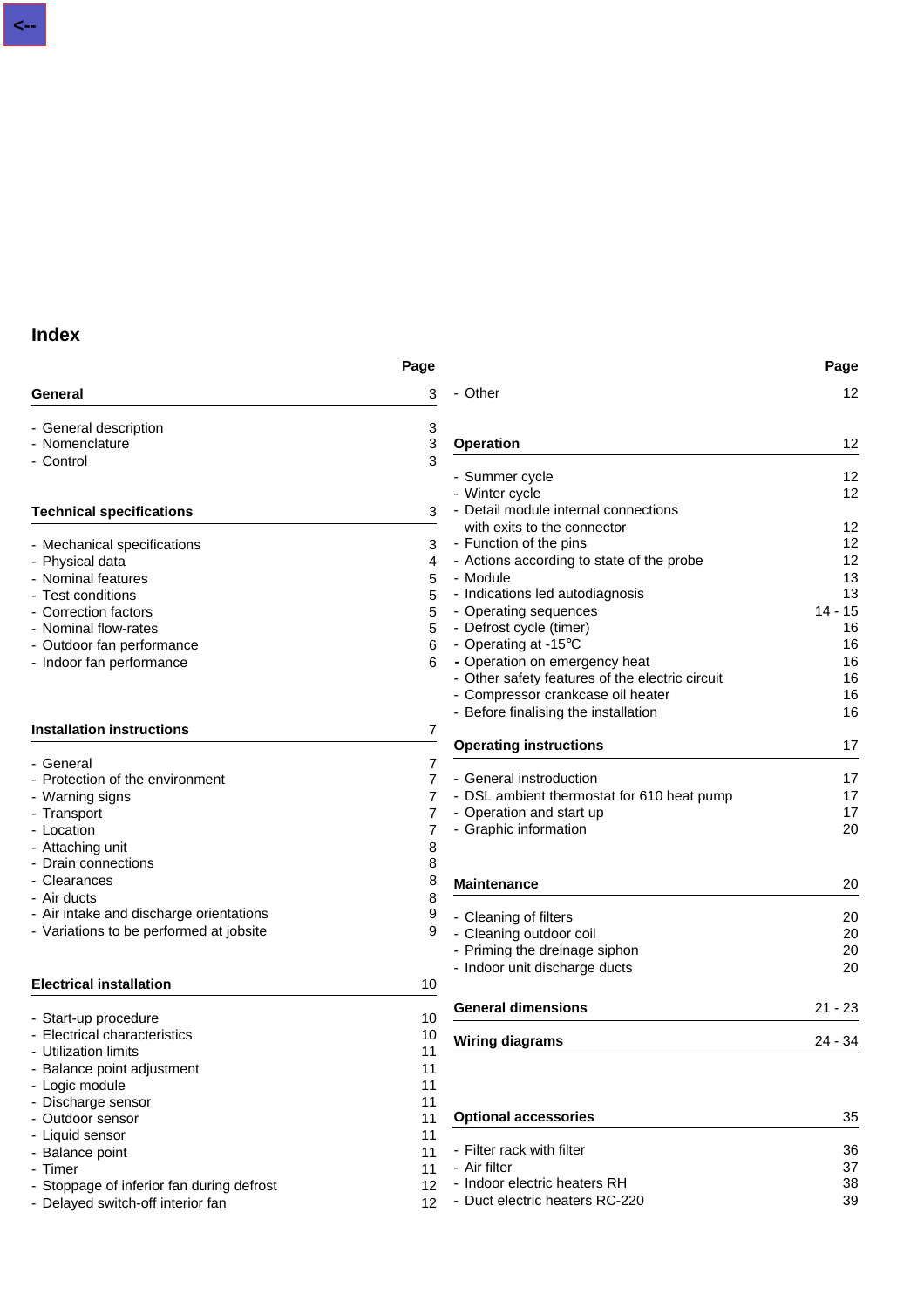### **General**

**<--**

### **General description**

The model RTH heat pump is an air to air type of equipment that provides air conditioning in summer and in winter by reversion of its operating cycle.

It can be located either indoors or outdoors since it is protected to withstand weathering and the centrifugal fans allow the connection of ductwork.

It is delivered totally equipped, factory tested and ready for the incorporation of the electric heater accessory, indoor or for ductwork.

Designed to achieve an important energy saving and a long operating life by the incorporation of an electronic control module.

Temperature adjustment is achieved by means of the 24 VAC ambient thermostat.

### **Nomenclature**





### **Control**

To achieve maximum energy saving and a perfect operation of the equipment, that will avoid breakdowns and prolong its operating life, the RTH heat pump incorporates the following features:

### **Balance point**

Since the heat pump operates by extracting heat from the outdoor air, it is possible that sometimes this temperature is so low that the extracted heat is insufficient to satisfy the heating demand. For these conditions the electronic module has six balance points (between - 4 and 14 °C), one of which will be adjusted during the start-up. Below this temperature the supplementary electric heater will come into operation. The heat pump will nevertheless continue to operate with a COP greater than that of the electric heaters until the outdoor temperature drops below -20°C.

Below this temperature the heat pump will automatically stop operating and will only use the electric heaters to warm the space. This prevents the compressor from operating with very high compression ratios that will shorten its operating life.

### **Compressor safeties**

A temperature sensing element protects the compressor against too high discharge temperatures.

A pressure cutout stops the compressor when the discharge pressure is too high.

 It also actuates in case of a refrigerant leak or because of an insufficient air flow across the coils.

### **Defrost control**

The defrost cycle starts after a period, set at will, of 30, 60 or 90 minutes after start or last defrost cycle and the liquid line temperature is -5°C or less.

### **Start timer**

It prevents frequent stops and starts. After stopping, the unit does not start again until 2 or 5 minutes, set at will, have elapsed.

### **Control panel**

The control of the RTH heat pump operation is done by means of thermostat that allows the following:

- 1- Setting of the desired temperature.
- 2- Automatic availability of heating or cooling as desired.
- 3- Control that the operation of the indoor fan be continuous or intermittent depending on the operation of the compressor.
- 4- Operate the electric heaters shutting down the rest of the unit.

## **Technical specifications**

#### **Mechanical specifications Compressor**

Of the vertical hermetic type, mounted on shock absorbent blocks, equipped with a low consumption motor.

It is delivered with a charge of a special oil that prevents foam formation and with an electric oil heater.

### **Compressor oil heater**

Keeps the crankcase oil hot to ease starts and prevent the oil from being carried away from compressor.

#### **Suction accumulator**

Connected to the suction tube of the compressor it protects it against liquid strokes, preventing the oil from coming out of the compressor.

#### **Suction exchanger**

Formed by the suction and liquid tubes of the circuit, protects the compressor by preventing the liquid refrigerant from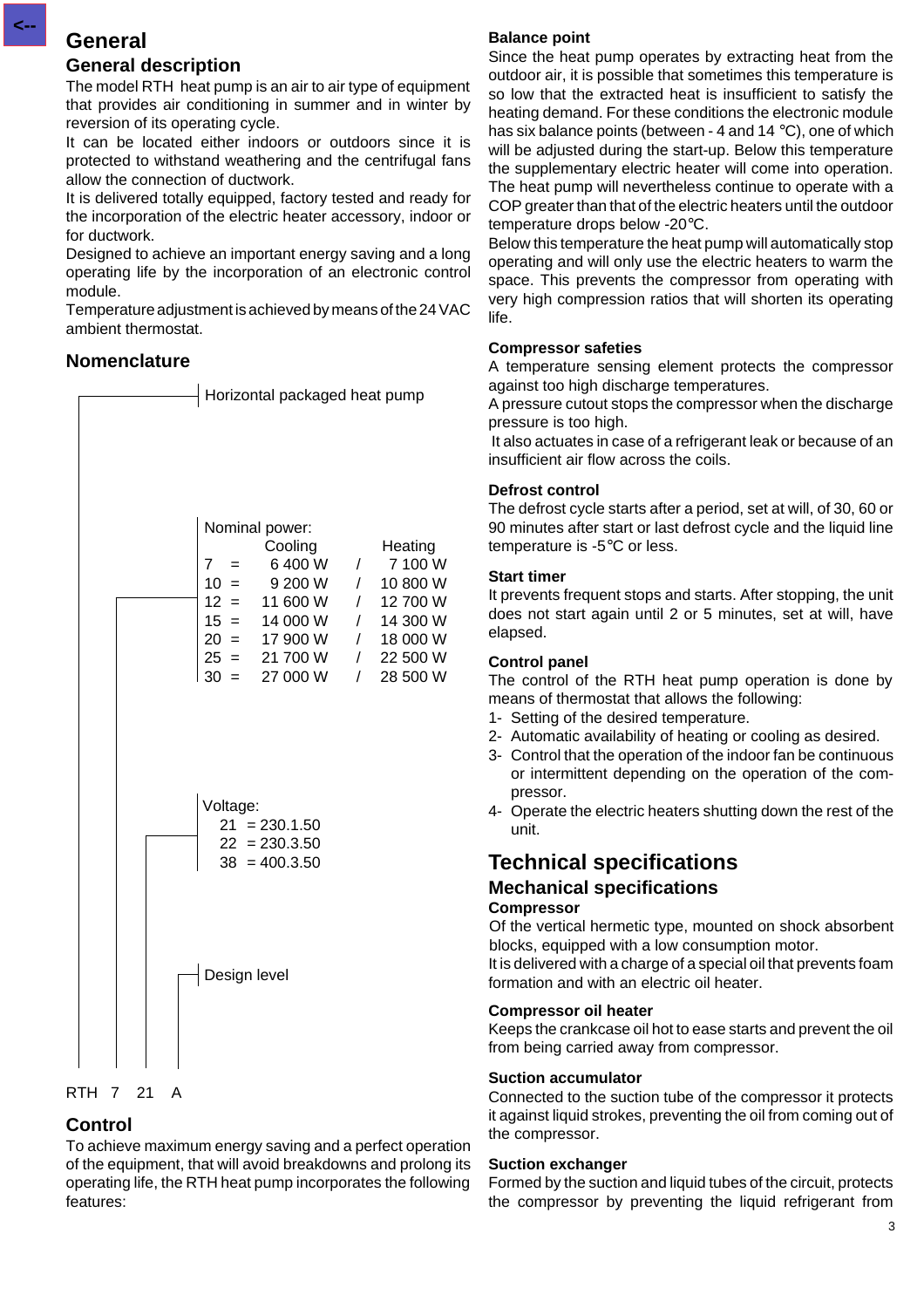aching it. Also it increases the efficiency of the system.

#### **Coils**

**<--**

Of large heat transfer area, made of copper tubes and aluminum fins.

They are located inside the casing and are therefore protected from being damaged during transport and installation.

### **Fans indoor and outdoor fan**

Centrifugal type with direct drive motor.

These fans develop sufficient pressure for the installation of

ducts and optional accessories.

#### **Casing**

Built of steel sheet with aluminum-zinc protection, with primer and powder epoxy finish to allow its installation outdoors.

#### **Supplementary electric heaters**

Of the air exposed wires type that allow a rapid heat dissipation, avoiding the thermal inertia that could affect components.

### **Physical data**

| Model                   |                                  |                | RTH-7         | <b>RTH-10</b>        | <b>RTH-12</b>        | <b>RTH-15</b>        | <b>RTH-20</b>        | <b>RTH-25</b>        | <b>RTH-30</b>        |
|-------------------------|----------------------------------|----------------|---------------|----------------------|----------------------|----------------------|----------------------|----------------------|----------------------|
|                         | Quantity                         |                | 1             | $\mathbf{1}$         | 1                    | 1                    | $\mathbf{1}$         | $\mathbf{1}$         | 1                    |
| Compressor              | Nominal power                    | kW             | 2.8           | 4.3                  | 4.7                  | 5.3                  | 6.9                  | 9                    | 10                   |
|                         | Power supply                     | V.ph.Hz.       | 230.1.50      | 230.3.50<br>400.3.50 | 230.3.50<br>400.3.50 | 230.3.50<br>400.3.50 | 230.3.50<br>400.3.50 | 230.3.50<br>400.3.50 | 230.3.50<br>400.3.50 |
|                         | Quantity                         |                | $\mathbf{1}$  | $\mathbf{1}$         | 1                    | 1                    | $\mathbf{1}$         | 1                    | 1                    |
|                         | Tubes length x height            |                | 5 x 18        | 5 x 21               | 5 x 21               | 5 x 21               | 5 x 27               | 5 x 24               | 5 x 24               |
| Outdoor<br>coil         | Fins per inch                    |                | 12            | 12                   | 14                   | 12                   | 14                   | 14                   | 14                   |
|                         | Face area                        | m <sup>2</sup> | 0.32          | 0.41                 | 0.51                 | 0.51                 | 0.65                 | 0.7                  | 0.89                 |
|                         | Tubes diameter                   | mm (Inch)      | 9.52(3/8")    | 9.52(3/8")           | 9.52(3/8")           | 9.52(3/8")           | 9.52(3/8")           | 9.52(3/8")           | 9.52(3/8")           |
|                         | Quantity                         |                | 1             | $\mathbf{1}$         | $\mathbf{1}$         | $\mathbf{1}$         | $\mathbf{1}$         | $\mathbf{1}$         | $\mathbf{1}$         |
|                         | Tubes length x height            |                | $3 \times 18$ | 4 x 21               | 4 x 21               | 4 x 21               | 4 x 27               | $3 \times 24$        | $3 \times 24$        |
| Indoor<br>coil          | Fins per inch                    |                | 12            | 12                   | 12                   | 12                   | 12                   | 12                   | 12                   |
|                         | Face area                        | m <sup>2</sup> | 0.22          | 0.25                 | 0.37                 | 0.37                 | 0.47                 | 0.61                 | 0.71                 |
|                         | Tubes diameter                   | mm (Inch)      | 9.52(3/8")    | 9.52(3/8")           | 9.52(3/8")           | 9.52(3/8")           | 9.52(3/8")           | 9.52(3/8")           | 9.52(3/8")           |
|                         | Quantity                         |                | 1             | $\mathbf{1}$         | 1                    | $\mathbf{1}$         | $\mathbf{1}$         | $\mathbf{1}$         | $\mathbf{1}$         |
|                         | Turbine diameter                 | mm             | 270           | 320                  | 320                  | 320                  | 320                  | 320                  | 320                  |
| Outdoor                 | Turbine width                    | mm             | 270           | 240                  | 240                  | 240                  | 320                  | 228                  | 320                  |
| fan<br>motor            | Nominal power                    | kW             | 0.58          | 0.99                 | 0.99                 | 0.99                 | 1.1                  | 1.1                  | 1.5                  |
|                         | Nominal motor rpm                |                | 950           | 950                  | 950                  | 950                  | 950                  | 950                  | 1 4 2 0              |
|                         | Power supply                     | V.ph.Hz.       | 230.1.50      | 230.1.50             | 230.1.50             | 230.1.50             | 230.3.50<br>400.3.50 | 230.3.50<br>400.3.50 | 230.3.50<br>400.3.50 |
|                         | Quantity                         |                | 1             | $\mathbf{1}$         | 1                    | $\mathbf{1}$         | $\mathbf{1}$         | 1                    | $\mathbf{1}$         |
|                         | Turbine diameter                 | mm             | 240           | 270                  | 320                  | 320                  | 320                  | 320                  | 320                  |
| Indoor<br>fan           | Turbine width                    | mm             | 240           | 200                  | 240                  | 240                  | 240                  | 228                  | 228                  |
| motor                   | Nominal power                    | kW             | 0.38          | 0.54                 | 0.95                 | 0.95                 | 0.99                 | 1.1                  | 1.1                  |
|                         | Nominal motor rpm                |                | 950           | 950                  | 950                  | 950                  | 950                  | 1 4 1 0              | 1 4 2 0              |
|                         | Power supply                     | V.ph.Hz.       | 230.1.50      | 230.1.50             | 230.1.50             | 230.1.50             | 230.3.50<br>400.3.50 | 230.3.50<br>400.3.50 | 230.3.50<br>400.3.50 |
| R-22 refrigerant charge |                                  | kg             | 2.95          | 4.2                  | 4.5                  | 4.75                 | 7.5                  | 5.9                  | $\overline{7}$       |
|                         | Approximation nett weight        | kg             | 193           | 223                  | 271                  | 275                  | 340                  | 355                  | 412                  |
|                         | Approximation gross weight       | kg             | 219           | 257                  | 311                  | 315                  | 370                  | 395                  | 462                  |
|                         | Dimensions with standard packing | cm             | 132x132x65    | 136x139x71           | 155x160x71           | 155x160x71           | 155x160x87           | 176x180x78           | 176x220x78           |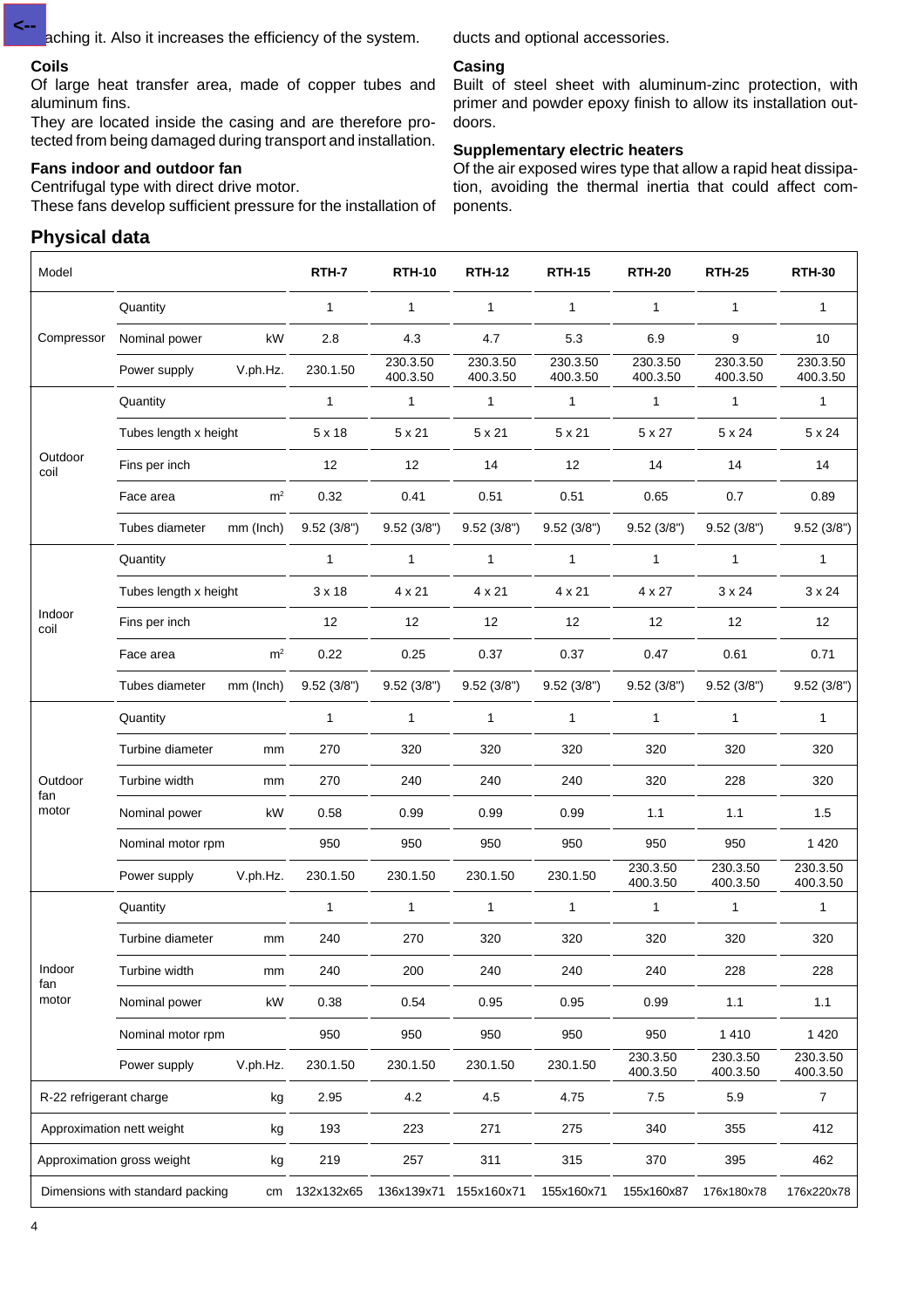### **Nominal features**

| Unit          | Summer             |               | Winter             |               |  |
|---------------|--------------------|---------------|--------------------|---------------|--|
|               | Cooling capacity W | Consumption W | Heating capacity W | Consumption W |  |
| RTH-7         | 6400               | 3800          | 7 100              | 3700          |  |
| <b>RTH-10</b> | 9 2 0 0            | 5 0 0 0       | 10 800             | 4 0 0 0       |  |
| <b>RTH-12</b> | 11 600             | 6700          | 12 700             | 5 0 0 0       |  |
| <b>RTH-15</b> | 14 000             | 6900          | 14 300             | 5 4 2 0       |  |
| <b>RTH-20</b> | 17 900             | 8900          | 18 000             | 7 7 8 0       |  |
| <b>RTH-25</b> | 21 700             | 10 000        | 22 500             | 7 500         |  |
| <b>RTH-30</b> | 27 000             | 14 600        | 28 500             | 13 500        |  |

### **Test conditions**

|    | Winter<br>Summer       |    |                       |  |                        |    |                       |  |
|----|------------------------|----|-----------------------|--|------------------------|----|-----------------------|--|
|    | Outdoor temperature °C |    | Indoor temperature °C |  | Outdoor temperature °C |    | Indoor temperature °C |  |
| DB | <b>WB</b>              | DB | <b>WB</b>             |  | <b>WB</b>              | DB | <b>WB</b>             |  |
| 35 | 24                     | 27 | 19                    |  |                        | 20 |                       |  |

### **Correction factors**

#### **Correction factors for the cooling capacities**

Correction factors for the cooling capacity with regard indoor and outdoor temperatures.

| Indoor unit<br>air intake |      |      | Outdoor unit air<br>intake temperature °C DB |      |      |      |
|---------------------------|------|------|----------------------------------------------|------|------|------|
| temperature<br>°C WB      | 19   | 25   | 30                                           | 35   | 40   | 46   |
| 23                        |      | 1.20 | 1.15                                         | 1.11 | 1.06 |      |
| 19                        | 1.10 | 1.08 | 1.04                                         |      | 0.96 | 0.90 |
| 14                        | 0.88 | 0.86 | 0.84                                         | 0.82 | 0.79 | 0.74 |

#### **Note:**

Indoor unit air intake DB temperatures, between 21 & 32 °C.  $WB = Wet$  bulb.  $DB = Dry$  bulb.

Correction factors for the cooling capacity for flow-rates different from the nominal ones in the indoor coil.

| Flow %               | 80    | 90          | 100            | 110   | 120   | 130   |
|----------------------|-------|-------------|----------------|-------|-------|-------|
| Total capacity       | 0.960 | 0.980       | $\overline{1}$ | 1.016 | 1.032 | 1.046 |
| Sensitive capacity   |       | 0.945 0.973 | $1 \quad$      | 1.038 | 1.075 | 1.118 |
| Absorb. comp. poten. | 0.980 | 0.990       | $\overline{1}$ | 1.009 | 1.017 | 1.025 |

#### Correction of the real temperature of the air entering the outdoor coil for flow-rates different from the nominal ones.

| Flow %                                                                                  | 70          | 80 | 90  | 100 | 110  | 120  | 130    |
|-----------------------------------------------------------------------------------------|-------------|----|-----|-----|------|------|--------|
| Correction in °C over the<br>real air intake temperature<br>at the outdoor battery unit | $5^{\circ}$ | 3  | 1.5 | - 0 | $-1$ | $-2$ | $-2.5$ |

### **Correction factors for the heating capacities**

| Indoor unit<br>air intake     |      | Outdoor unit air<br>intake temperature °C WB |      |      |      |
|-------------------------------|------|----------------------------------------------|------|------|------|
| temperature<br>$^{\circ}$ CDB | 14   | 10                                           | 6    |      | -8   |
| 23                            | 1.20 | 1.04                                         | 0.96 | 0.77 | 0.58 |
| 20                            | 1.25 | 1.10                                         | 1.00 | 0.80 | 0.69 |
| 17                            | 1.30 | 1.13                                         | 1.04 | 0.83 | 0.63 |

Correction of the real temperature of the air entering the outdoor coil for flow-rates different from the nominal ones.

| Flow %                                                                                                             | 70 | 80 | 90 | 100 110 | 120 130 |     |
|--------------------------------------------------------------------------------------------------------------------|----|----|----|---------|---------|-----|
| Correction in °C over the real<br>air intake temperature at the $-2$ $-1.5$ $-0.5$ 0 0.5 1<br>outdoor battery unit |    |    |    |         |         | 1.2 |

### **Nominal flow-rates**

The cooling and heating capacities in the corresponding tables are valid for the following nominal flow-rates.

| Model         | Indoor fan<br>nominal<br>$m^3/h$ | Static pres.<br>nominal<br>Pa | Out. fan<br>nominal<br>$m^3/h$ | Static pres.<br>nominal<br>Pa |
|---------------|----------------------------------|-------------------------------|--------------------------------|-------------------------------|
| RTH-7         | 2 1 7 5                          | 25                            | 2 100                          | 50                            |
| <b>RTH-10</b> | 2780                             | 37                            | 3 3 5 0                        | 50                            |
| <b>RTH-12</b> | 3 9 0 0                          | 50                            | 3410                           | 50                            |
| <b>RTH-15</b> | 3 9 0 0                          | 50                            | 3410                           | 50                            |
| <b>RTH-20</b> | 4675                             | 50                            | 4675                           | 50                            |
| <b>RTH-25</b> | 4 9 0 0                          | 62                            | 5 200                          | 50                            |
| <b>RTH-30</b> | 5800                             | 62                            | 6400                           | 50                            |

For other flow-rates, apply the correction factor from the  $\Box$  corresponding table.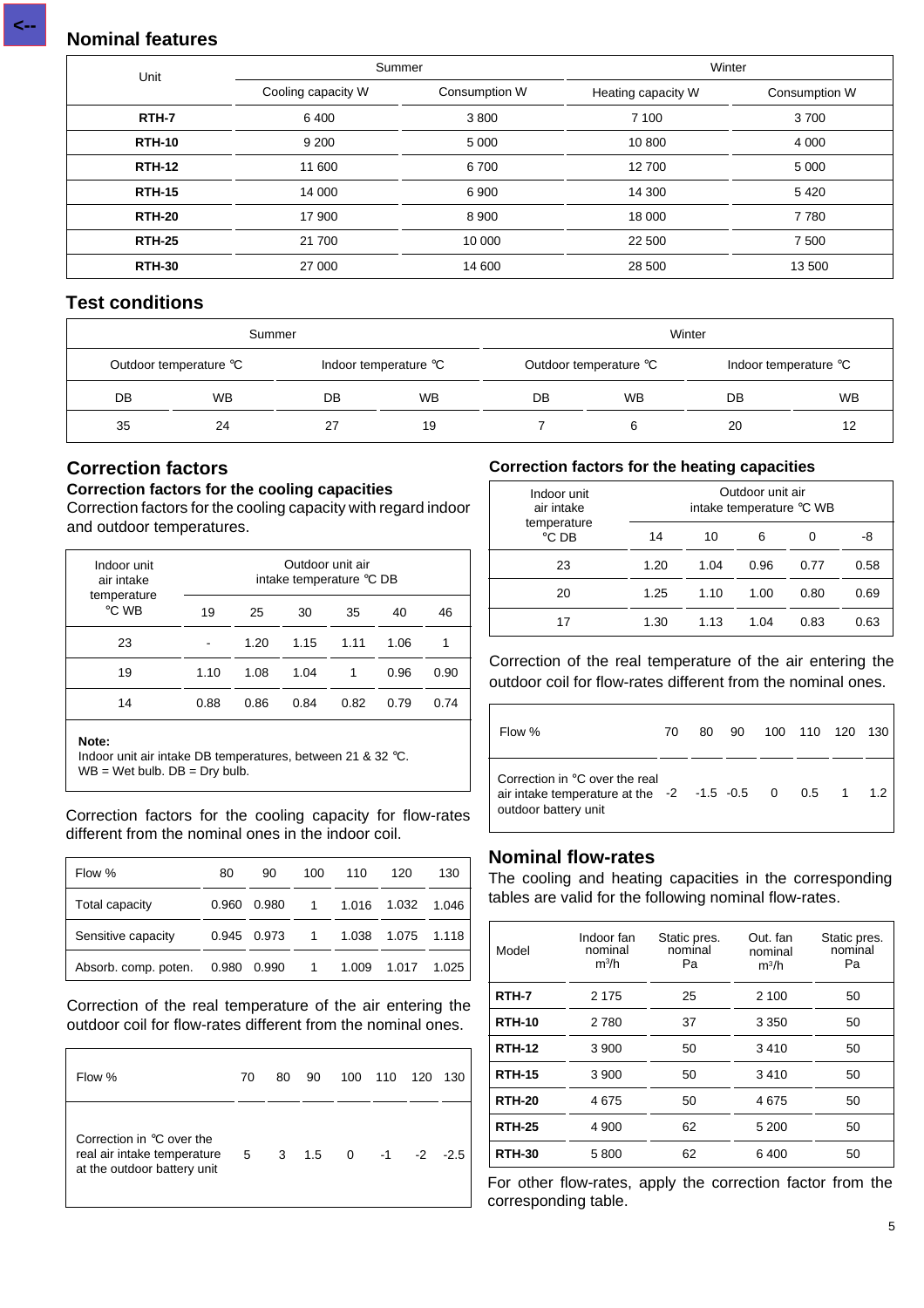### **Lutdoor fan performance**

**<--**

| Model         | Static pressure<br>available |       | Air flow |         | Power<br>absorbed |
|---------------|------------------------------|-------|----------|---------|-------------------|
|               | mm WG                        | Pa    | $m^3/h$  | $m^3/s$ | W                 |
|               | 8                            | 78.4  | 1700     | 0.47    | 350               |
|               | 6                            | 58.8  | 1900     | 0.52    | 365               |
| <b>RTH-7</b>  | 4                            | 39.2  | 2 100    | 0.58    | 370               |
|               | 2                            | 19.6  | 2 200    | 0.61    | 380               |
|               | 0                            | 0     | 2 3 5 0  | 0.65    | 390               |
|               | 8                            | 78.4  | 2 500    | 0.69    | 480               |
|               | 6                            | 58.8  | 2700     | 0.75    | 495               |
| <b>RTH-10</b> | 4                            | 39.2  | 2800     | 0.77    | 510               |
|               | 2                            | 19.6  | 2950     | 0.82    | 525               |
|               | 0                            | 0     | 3 100    | 0.86    | 540               |
|               | 14                           | 137.2 | 3 3 0 0  | 0.91    | 875               |
|               | 12                           | 117.6 | 3450     | 0.96    | 890               |
|               | 10                           | 98    | 3600     | 1.00    | 910               |
| <b>RTH-12</b> | 8                            | 78.4  | 3700     | 1.02    | 930               |
| <b>RTH-15</b> | 6                            | 58.8  | 3850     | 1.07    | 950               |
|               | 4                            | 39.2  | 3960     | 1.10    | 970               |
|               | 2                            | 19.6  | 4 100    | 1.13    | 990               |
|               | 0                            | 0     | 4 200    | 1.16    | 1 0 2 0           |
|               | 16                           | 156.8 | 3800     | 1.06    | 900               |
|               | 14                           | 137.2 | 4 000    | 1.11    | 1 000             |
|               | 12                           | 117.6 | 4 150    | 1.15    | 1 0 2 0           |
|               | 10                           | 98.0  | 4 300    | 1.19    | 1 0 5 0           |
| <b>RTH-20</b> | 8                            | 78.2  | 4 500    | 1.25    | 1 100             |
|               | 6                            | 58.7  | 4600     | 1.28    | 1 1 2 0           |
|               | 4                            | 39.1  | 4750     | 1.32    | 1 1 8 0           |
|               | 2                            | 19.6  | 4 900    | 1.36    | 1 230             |
|               | 0                            | 0.0   | 5 0 0 0  | 1.39    | 1 270             |
|               | 16                           | 156.8 | 3980     | 1.10    | 940               |
|               | 12                           | 117.6 | 4 4 0 0  | 1.22    | 1 0 5 0           |
|               | 10                           | 98    | 4 5 2 0  | 1.25    | 1 100             |
|               | 8                            | 78.4  | 4750     | 1.31    | 1 160             |
| <b>RTH-25</b> | 6.3                          | 61.7  | 4 900    | 1.36    | 1 2 2 0           |
|               | 4                            | 39.2  | 5 1 8 0  | 1.43    | 1 2 9 0           |
|               | 2                            | 19.6  | 5 4 20   | 1.50    | 1 3 4 5           |
|               | 0                            | 0     | 5 5 0 0  | 1.52    | 1 390             |
|               | 16                           | 156.8 | 4700     | 1.30    | 1 2 2 0           |
|               | 12                           | 117.6 | 5 200    | 1.44    | 1 3 6 5           |
|               | 10                           | 98    | 5 3 5 0  | 1.48    | 1 4 3 0           |
| <b>RTH-30</b> | 6.3                          | 61.7  | 5 800    | 1.61    | 1585              |
|               | 4                            | 39.2  | 6 0 5 0  | 1.68    | 1680              |
|               | 2                            | 19.6  | 6 2 8 0  | 1.74    | 1750              |
|               | 0                            | 0     | 6400     | 1.77    | 1810              |

### **Indoor fan performance**

| Static pressure<br>available<br>Model |                | Air flow     |         | Power<br>absorbed |         |
|---------------------------------------|----------------|--------------|---------|-------------------|---------|
|                                       | mm WG          | Pa           | $m^3/h$ | $m^3/s$           | W       |
|                                       | 6              | 58.8         | 2 0 0 0 | 0.56              | 540     |
|                                       | 4              | 39.2         | 2 2 0 0 | 0.61              | 560     |
| <b>RTH-7</b>                          | 2              | 19.6         | 2410    | 0.67              | 580     |
|                                       | 0              | 0.0          | 2550    | 0.71              | 590     |
|                                       | 10             | 98.0         | 3 100   | 0.86              | 900     |
|                                       | 8              | 78.4         | 3 200   | 0.89              | 920     |
|                                       | 6              | 58.8         | 3 3 0 0 | 0.92              | 940     |
|                                       | 4              | 39.2         | 3 4 0 0 | 0.94              | 960     |
| <b>RTH-10</b>                         | $\overline{2}$ | 19.6         | 3500    | 0.97              | 970     |
|                                       | 0              | 0.0          | 3600    | 1.00              | 990     |
|                                       | 10             | 98.0         | 3 100   | 0.86              | 880     |
|                                       | 8              | 78.4         | 3 2 5 0 | 0.90              | 920     |
|                                       | 6              | 58.8         | 3 3 7 0 | 0.94              | 930     |
| <b>RTH-12</b>                         | 4              | 39.2         | 3450    | 0.96              | 940     |
| RTH -15                               | 2              | 19.6         | 3560    | 0.99              | 970     |
|                                       | 0              | 0.0          | 3700    | 1.03              | 980     |
|                                       | 10             |              | 4 0 5 0 |                   | 1 0 5 0 |
|                                       | 8              | 98.0<br>78.2 | 4 4 0 0 | 1.12<br>1.22      | 1 070   |
|                                       | 6              | 58.7         | 4 600   | 1.28              | 1 1 2 0 |
| RTH-20                                | 4              | 39.1         | 4750    | 1.32              | 1 1 5 0 |
|                                       | 2              | 19.6         | 4 9 0 0 | 1.36              | 1 1 8 0 |
|                                       | 0              | 0.0          | 5 100   | 1.42              | 1 2 3 0 |
|                                       | 14             | 137.2        | 4 500   | 1.25              | 1 1 3 0 |
|                                       | 10             | 98           | 4 800   | 1.33              | 1 200   |
|                                       | 8              | 78.4         | 4910    | 1.36              | 1 2 5 0 |
|                                       | 6              | 58.8         | 5 0 5 0 | 1.40              | 1 275   |
| <b>RTH-25</b>                         | 5.1            | 49.98        | 5 200   | 1.44              | 1 295   |
|                                       | 4              | 39.2         | 5 2 5 0 | 1.45              | 1 3 2 0 |
|                                       | 2              | 19.6         | 5 3 5 0 | 1.48              | 1 3 3 5 |
|                                       | 0              | 0            | 5 4 5 0 | 1.51              | 1 3 8 8 |
|                                       | 14             | 137.2        | 5490    | 1.52              | 1 3 5 5 |
|                                       | 10             | 98           | 5 9 8 0 | 1.66              | 1440    |
|                                       | 8              | 78.4         | 6 200   | 1.72              | 1 500   |
| <b>RTH-30</b>                         | 5.1            | 49.98        | 6400    | 1.77              | 1 555   |
|                                       | 4              | 39.2         | 6480    | 1.8               | 1585    |
|                                       | 2              | 19.6         | 6 600   | 1.83              | 1600    |
|                                       | 0              | 0            | 6700    | 1.86              | 1 6 6 5 |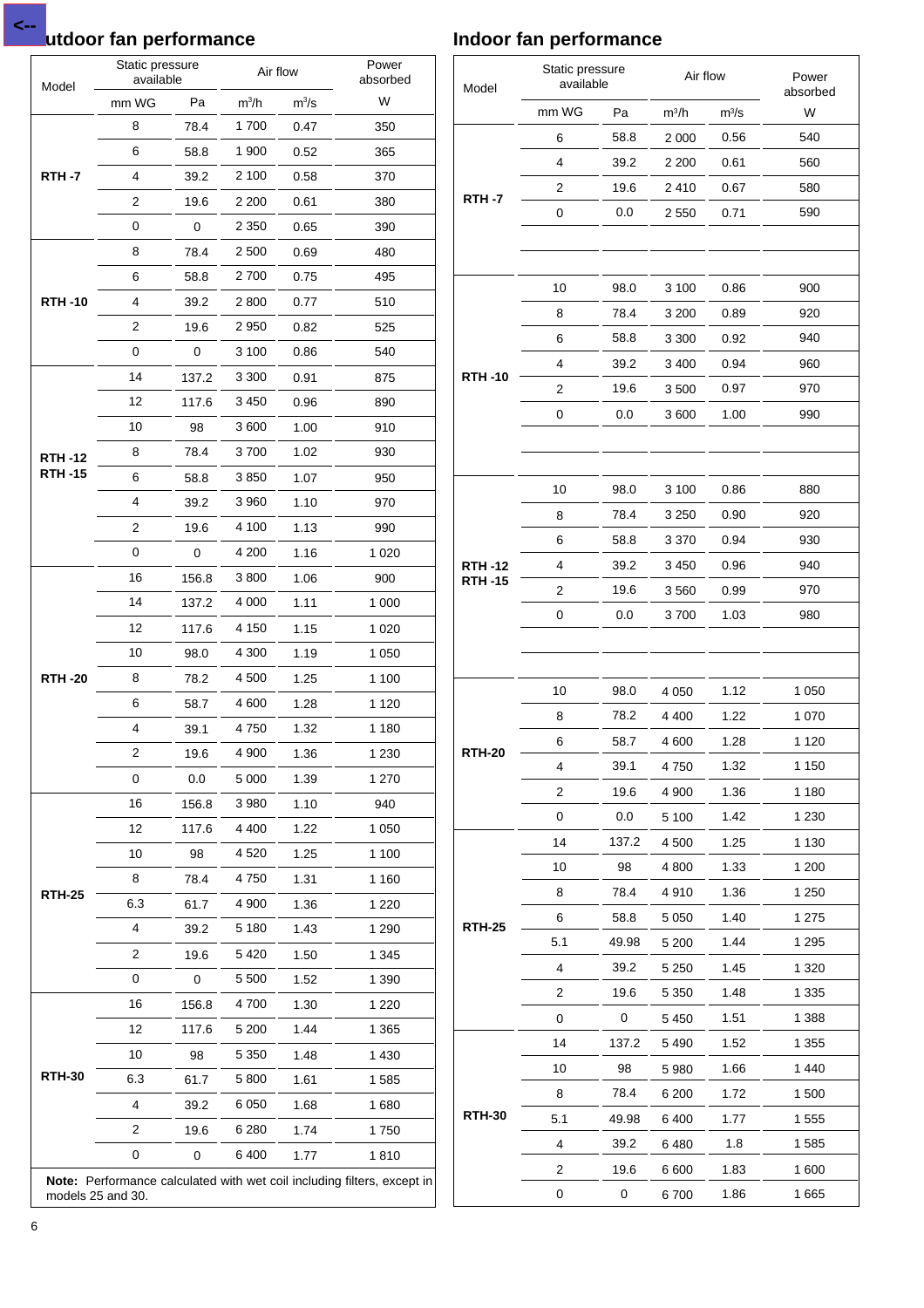### **Installation instructions**

### **General**

**<--**

The RTH heat pumps are delivered as factory charged and tested packaged units. Designed to be installed with ducts, on terraces, rooftops, in lofts or basements.

### **Protection of the environment Packing**



Packing is made of recyclable material. The disposal of same should be carried out in accordance with the regulations on selective residue disposal established by the local authorities.

### **Disposal of the unit**

When dismantling after a long service life, its components should be ecologically salvaged. The cooling circuit is full of HCFC-22 refrigerant which should be salvaged and, finally, returned to the gas manufacturer for recycling.

Oil will remain in the airtight compressor so, it will be returned along with the sealed circuit.

The air conditioning unit will be deposited wherever established by the local authorities for its selective disposal.

### **Warning signs**

The following signs indicate the presence of potentially dangerous conditions for the users or service personnel. Whenever found on the unit itself, keep in mind the warning indicated by each one.



Attention: Fan in operation.



Attention: The unit has remote control system and can start automatically. Two minutes prior to having access to the interior, the power supply should be disconnected so as to avoid any contact with the fan turbine in operation.



Attention: Not to touch the hot surfaces.



This sing indicates an electrical risk or danger.



Attention: It is compulsory to read the instructions prior to any handling.

### **Transport**

The units should always be transported in a vertical position to prevent oil from leaking out of the compressor. If for some reason the unit must be temporarily moved from this position, the time that it rests in a different position should be kept to a minimum.

### **Location**

The unit should be placed in a location that leaves a permanent access for maintenance service, either through the side panels, or top cover.

They can be installed in any outdoor location. If installed indoors in basements, lofts, etc., the ducts for outdoor air intake and exhaust should be connected.

When the unit is installed indoors, consideration should be given to the great quantity of water condensed by the outdoor coil during winter operation, that must be drained through the drain pipe.

Occasionally, when the operating cycle is reversed in winter to remove the frost that forms on the coil, the air could carry water droplets. This should therefore be kept in mind when selecting the place of installation and also the possibility of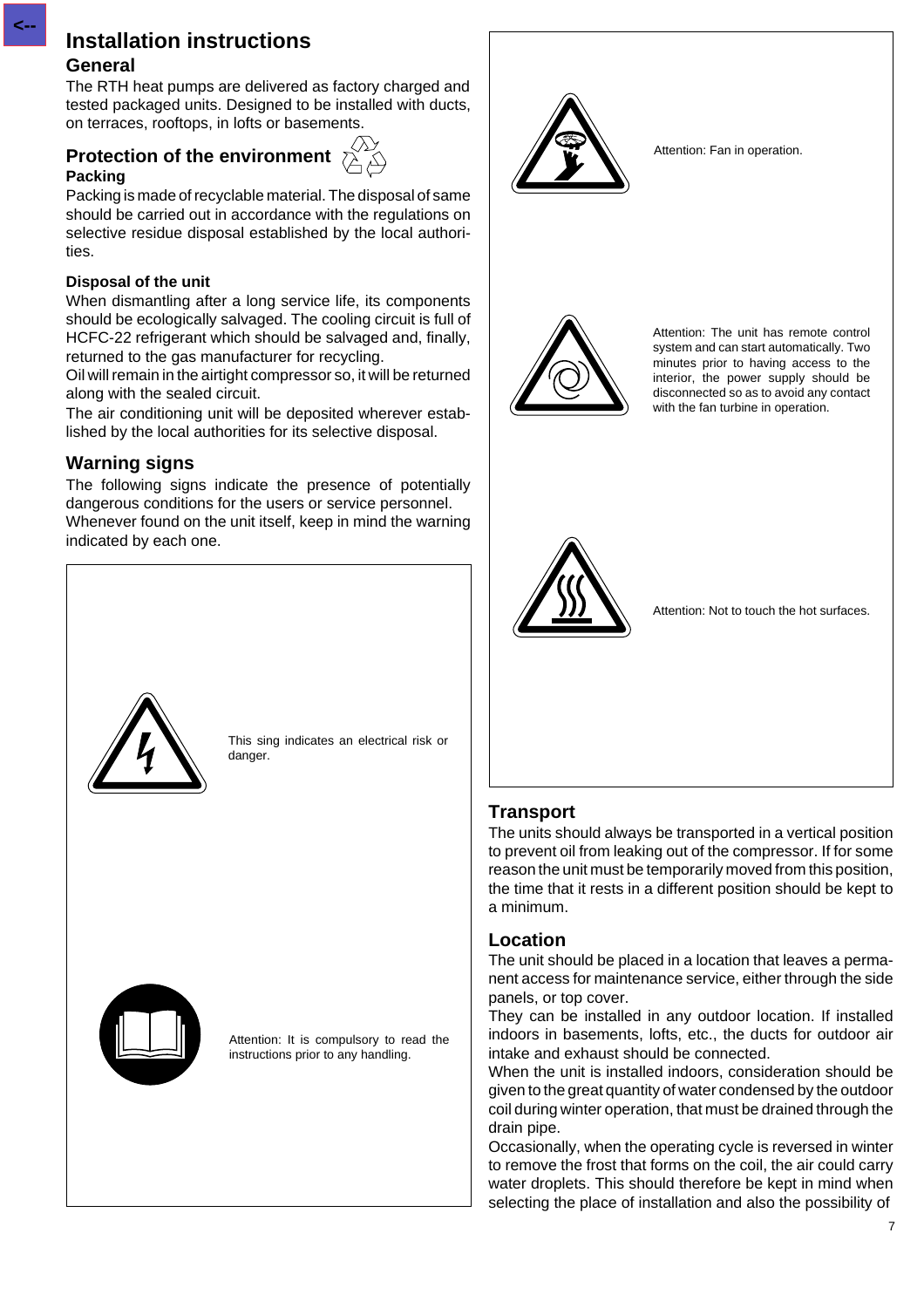**E** drain pipe becoming clogged by dust, dirt or some other material should be foreseen. **<--**

### **Attaching unit**

### **From the roof**

The unit will be fastened to the roof by four M-10 bolts as shown in figure. For this type of installation the use of vibration isolators is recommended.

When fastening unit care should be taken that it is completely horizontal or slightly tilted towards the drain to avoid the dripping of condensed water (use an air bubble level).



**Attention:** It is essential to use all fixing points on the unit. The RTH-7, 10, 12, 15 and 20 have 4 fixing points. The RTH-25 and 30 have 6 fixing points.



### **Resting on the ground**

If unit is placed outdoors on the ground, it should be raised on supports to avoid the possibility that snow accumulation blocks the air intakes.

### **Drain connections**

The pan drain lines of the indoor and outdoor units must be installed with a water trap with a minimum level difference of 75 mm between the connection to the unit and the line after the water trap (see figure). This is necessary to avoid the fan generated negative pressure preventing the drain pan from draining.

The drain line should have a minimum slope of 20 cm per meter length.

The connections to the unit should be done with copper tube of 22 mm O.D.



### **Attention:**

When the heat pump operates under outdoor temperatures below 5°C, the drain tube could become obstructed by ice formation.

If the unit is located outdoors, the possibility of this happening should be prevented by installing an electric heater on the drain connection and wiring it according to the corresponding diagrams.

### **Clearances**

Free space must be allowed for in the installation of each unit for:

- a) Air intake and discharge from the outdoor unit.
- b) Connecting the drainage and wiring pipes.
- c) Air ducts.
- d) Maintenance servicing.
- e) Connecting up of the electrical supply.

The minimum distances, indicated in the overall dimensions diagrams, must always be respected with regard to possible obstacles to the free circulation of air, or the operator's work.

### **Air ducts**

- 1) Air ducts should be connected to the unit isolated by a sleeve of a flexible, preferably non-combustible material, to prevent transmission of the unit's own vibration. If ducts are made from a flexible material they will not transmit vibration.
- 2) It is advisable to install a damper in every discharge duct, thus making possible a correct balance of the system.
- 3) Allow for an easy access to the air filters for replacement and cleaning.
- 4) If the air discharge of the outdoor coil is done through ducts, it is advisable that the first meter section be of galvanized sheet to avoid corrosion produced by water droplets carried by the air.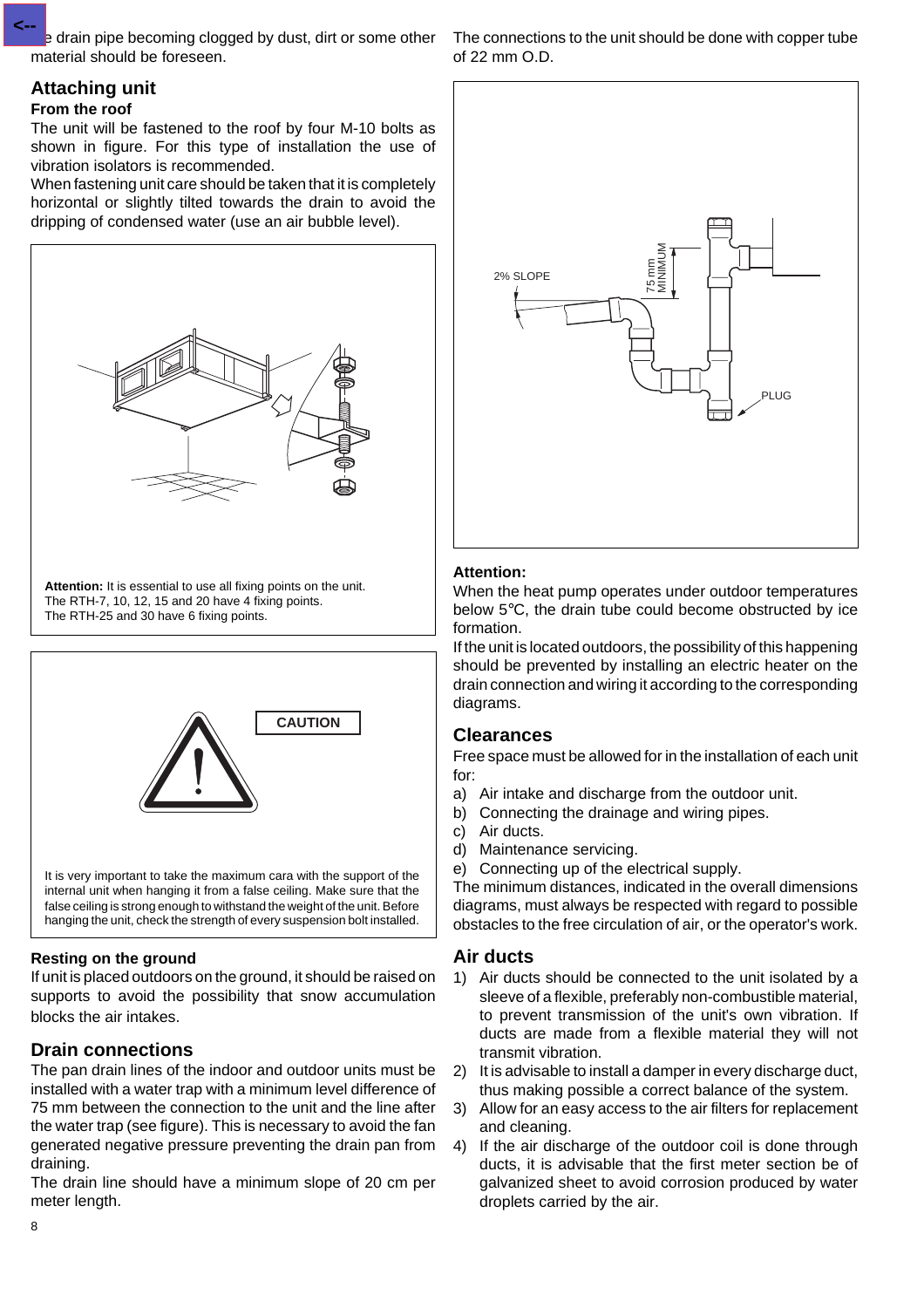### **Air intake and discharge orientations**

Factory supplied orientation.



**Variations to be performed at jobsite**

Starting from the standard unit the orientations of the air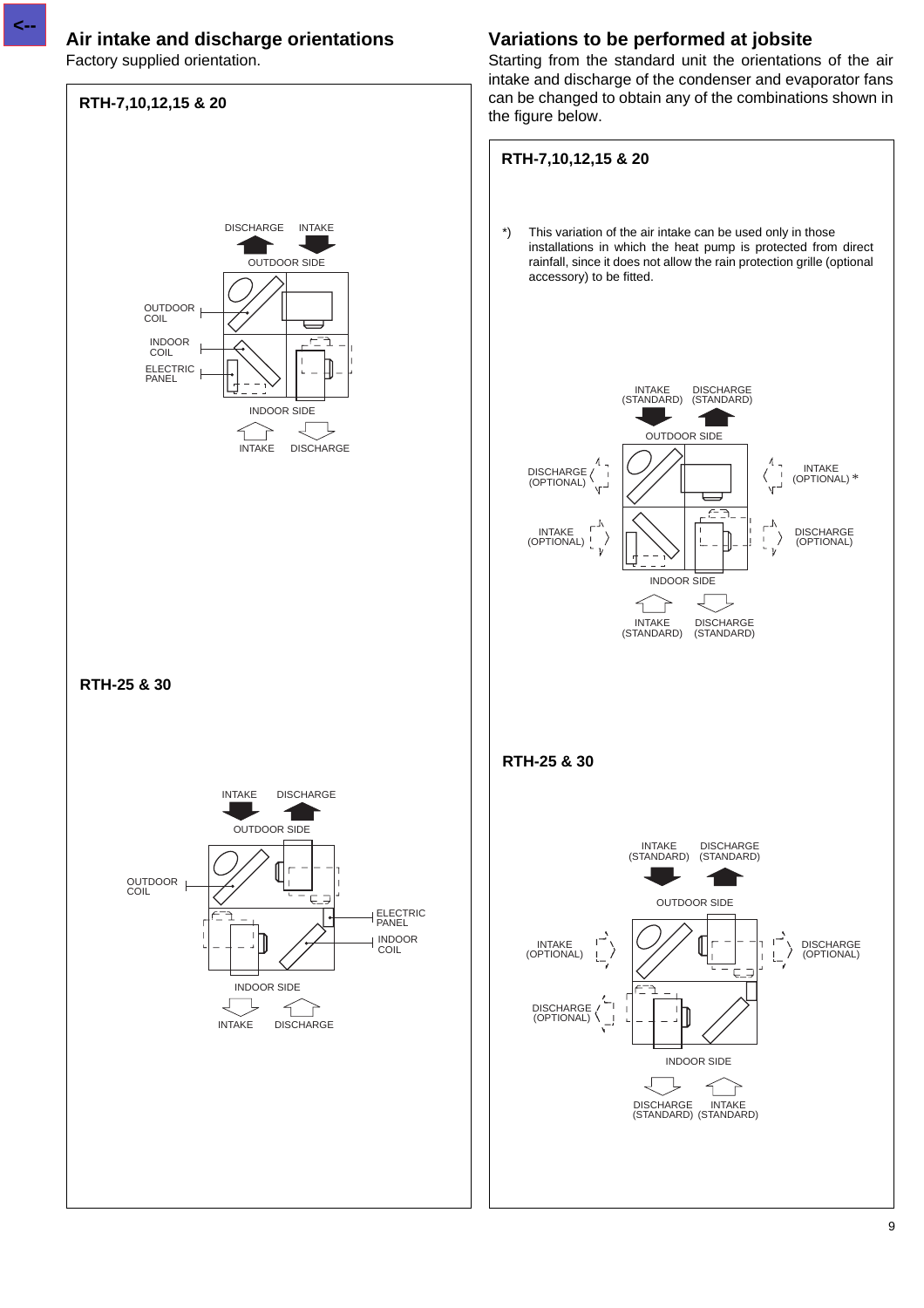### **Electrical installation**

**<--**

In every case the **established national regulations** should be applied.

Each heat pump is delivered with a control box, to which the power supply will be connected across a fused main disconnect switch or automatic circuit breaker.

The electric heater, if available, should be installed with power supply line and switches independent from those of the heat pump.



### **Electrical characteristics**

### **Start-up procedure**

- a) Connect the power supply cable and earth to the corresponding boards on the controls box.
- b) Give power to the auxiliary control line at 220/240.1.50.
- c) Connect the room thermostat line to 24 V on the boards provided in the heat pump.
- d) Before start-up connect the main switch or automatic circuit breaker to supply power to the electric oil heater in the compressor crankcase.

#### **Compressor should not be started before a minimum of 8 hours have passed.**

This is necessary to evaporate any liquid refrigerant that could have mixed with the compressor oil.



Do not supply power to the unit and do not start up operations until the tubing and electrical connections with the outdoor unit have been completed.

Make sure that the electrical supply is correctly connected to the units, as shown in the electrical diagrams.

|               |            | Power supply V.ph.Hz. |            | Consumption A  | Power<br>supply<br>cables |                          |                                 |
|---------------|------------|-----------------------|------------|----------------|---------------------------|--------------------------|---------------------------------|
| Model         | Compressor | Fan                   | Compressor | Outdoor<br>fan | Indoor<br>fan             | min.<br>cross<br>section | Automatic<br>circuit<br>breaker |
|               |            | Outd. _ Indoor        | Nominal    | Run            | Run                       | mm <sup>2</sup>          | A                               |
| <b>RTH-7</b>  | 230.1.50   |                       | 14.3       | 2.8            | 1.7                       | 4                        | 32                              |
| <b>RTH-10</b> | 230.3.50   |                       | 10.9       | 5.1            | 2.6                       | 4                        | 32                              |
|               | 400.3.50   |                       | 6.3        | 5.1            | 2.6                       | 2.5                      | $20\,$                          |
| <b>RTH-12</b> | 230.3.50   | 230.1.50              | 12.6       | 5.2            | 5.2                       | 6                        | 40                              |
|               | 400.3.50   |                       | 7.3        | 5.2            | 5.2<br>5.2<br>$5.2\,$     | 4                        | 32                              |
| <b>RTH-15</b> | 230.3.50   |                       | 13.3       | $5.2\,$        |                           | 6                        | 40                              |
|               | 400.3.50   |                       | 7.7        | 5.2            |                           | 4                        | 32                              |
| <b>RTH-20</b> | 230.3.50   | 230.3.50              | 21.1       | 4.2            | 4.2                       | 10                       | 50                              |
|               | 400.3.50   | 400.3.50              | 12.2       | $2.4\,$        | 2.4                       | 4                        | 32                              |
| <b>RTH-25</b> | 230.3.50   | 230.3.50              | 29.3       | 5.5            | 4.5                       | 10                       | 50                              |
|               | 400.3.50   | 400.3.50              | 14.2       | 3.2            | 2.6                       | 6                        | 40                              |
| <b>RTH-30</b> | 230.3.50   | 230.3.50              | 36         | $5.5\,$        | $6.0\,$                   | 16                       | 63                              |
|               | 400.3.50   | 400.3.50              | 16.5       | $3.2\,$        | 3.5                       | 10                       | 40                              |

**Important:** The size of the circuit breaker and the cross-section of the supply and control lines are only as a guide and should be corrected in accordance with the conditons at the jobsite, distance between units, and current legislation.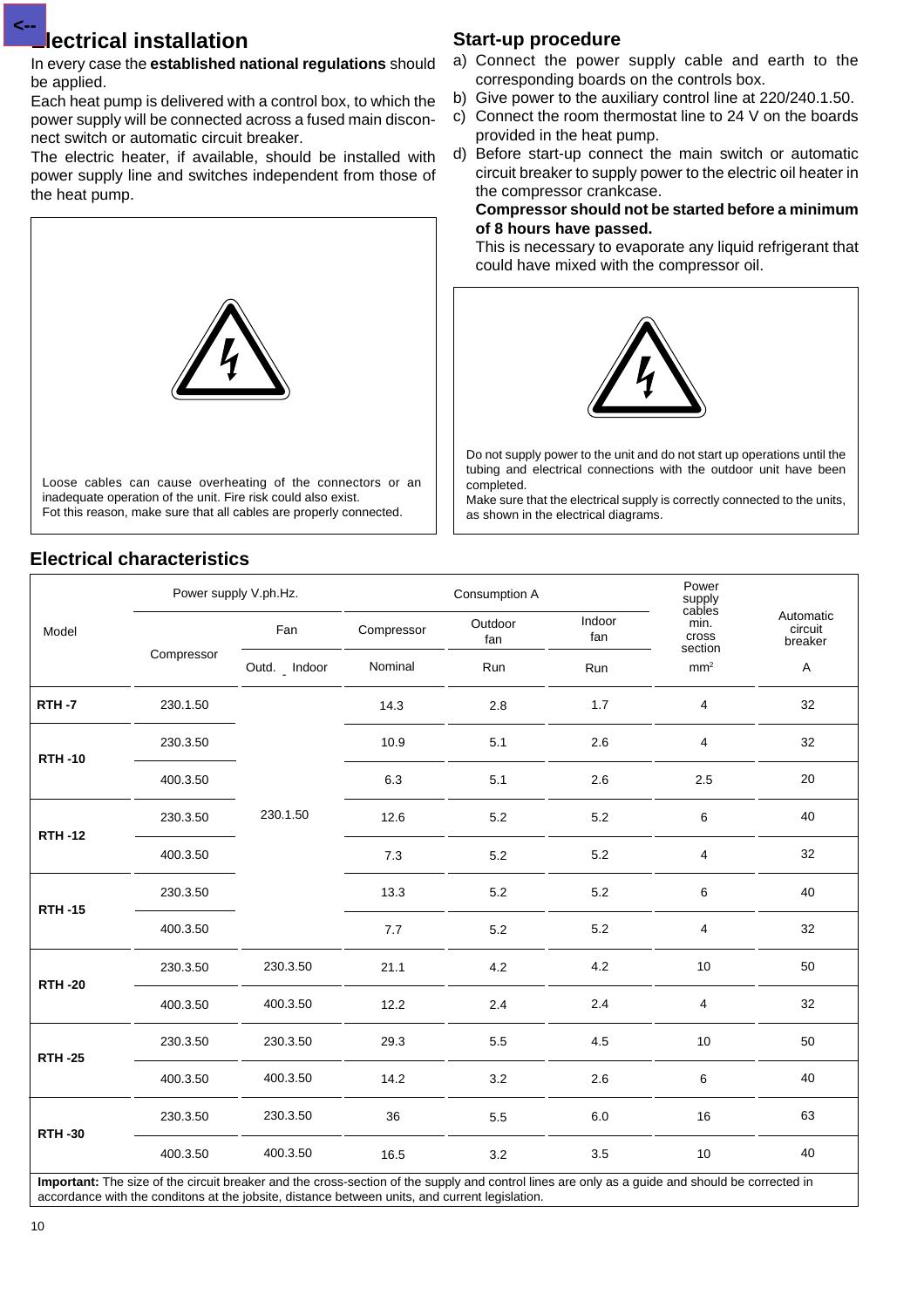**<--**

| Voltage limits |         |                |         | Indoor coil inlet air<br>Outdoor coil inlet air<br>temperature<br>temperature DB |                      |            |      |                 |             |            |         |
|----------------|---------|----------------|---------|----------------------------------------------------------------------------------|----------------------|------------|------|-----------------|-------------|------------|---------|
| Nom. 230 V     |         | Nom. 400 V     |         | Operating cycle                                                                  |                      |            |      | Operating cycle |             |            |         |
|                |         |                |         |                                                                                  | Minimum °C           | Maximum °C |      | Minimum °C      |             | Maximum °C |         |
| Minimum        | Maximum | <b>Minimum</b> | Maximum | Cool                                                                             | Heat                 | Cool       | Heat | Cool WB         | Heat DB     | Cool WB    | Heat DB |
| 198            | 254     | 342            | 436     | 19                                                                               | $-20$ <sub>(1)</sub> | 46         | 24   | 14              | 10 $_{(2)}$ | 22         | 25      |
|                |         |                |         |                                                                                  |                      |            |      |                 |             |            |         |

**Notes:** WB - Wet bulb. DB - Dry bulb.

(1) At an outdoor temperature of -20 °C only the emergency electric heater (optional) continues to operate.

(2) The equipment can work for a short period at a temperature of less than  $10^{\circ}$ C in order to raise the air temperature in the conditioned space to 10 $\degree$ C.

### **Balance point adjustment**

The balance point is the lowest outdoor temperature at which the heat pump can heat the space without the use of the supplementary electric heaters.

The balance point depends on the following:

- 1) Design outdoor temperature.
- 2) Building's heat loss.
- 3) Pump's capacity.

The balance point is usually predetermined by the installation's project, but if it has not been predetermined the factory's adjustment at 6°C can be kept.

### **Logic module**

The control module responds to the thermostat's demand signal, it examines the values given by the sensors outdoor, discharge and liquid and determines if the heat pump and/or the supplementary electric heater must operate.

### **Discharge sensor**

It is a thermistor located in the discharge line of the compressor, connected in series with a high pressure cutout. It protects the compressor against high discharge temperatures (and pressures).

It stops the compressor when the discharge temperature exceeds the set point or the pressure is greater than 28 kg/cm<sup>2</sup>.

It protects the compressor when there is a refrigerant leak or a flow reduction through outdoor or indoor coils.

It allows the reset of the compressor circuit after a lockout condition, by removing the power supply to the control module, or pressing the reset button.

### **Outdoor sensor**

This is a thermistor located in the air intake of the outdoor coil, that registers the air temperature.

It controls the heat pump operation, stopping it when the outdoor temperature nears -15 °C. This prevents the compressor from operating at a high compression ratio that could damage it.

Allows the connection of the duct electric heater (optional) controlled by the 2nd stage of the room thermostat if the outdoor temperature is less than -15 °C.

It allows by means of the balance point for the adjustment of the temperature at which the supplementary electric heater should come into operation.

### **Liquid sensor**

It is connected in the liquid line of the outdoor coil.

This sensor starts the defrost cycle after 30, 60 or 90 minutes from start or last defrost cycle depending on selection, if the temperature it senses is -5 °C or less.

Indicates the end of the defrost cycle when the liquid temperature reaches 13 °C or stays at a minimum of 7 °C during 1 minutes.

Prevents the cycle from starting in mild climates since sufficiently low liquid temperatures are not detected.

The initial time reading for defrosting of 30, 60 or 90 minutes is nominal. These times assume an exterior temperature of 2°C, a highly unfavourable level causing much frost formation.

At lower temperatures the total humidity content of the ambient air is lower, permitting prolongation of the defrost cycles, saving energy. For example: at -10°C exterior temperature the initial time readings for defrost will be 60, 90 and 120 minutes.

### **Balance point**

Prevents the operation of the supplementary heating system when the outdoor temperature is above the balance point as adjusted on the plaque.

This way the electric heater is not used as long ads the heat pump is capable of meeting the space heating demand. The balance point can be adjusted between 14  $\rm{°C}$  and -4  $\rm{°C}$ . This way an additional outdoor thermostat is not needed.

### **Timer**

Delays start during 5 or 2 minutes to avoid repeated starting cycles. This way operating pressures are equalized before the compressor is started. If the thermostat or manipulation cause false contacts the heat pump is not affected.

It delays the start after a power supply cut, thus allowing the line voltage to regain its normal level.

### **Stoppage of interior fan during defrost**

This module allows the option of stopping the interior fan during the defrost cycles. This option is only for when it is not possible to instal an auxiliary electric heater.

- With the JP-19 bridge in position (factory standard) the interior fan continues to function during defrosting.
- With the JP-19 bridge open (modified at jobsite) the interior fan is deactivated.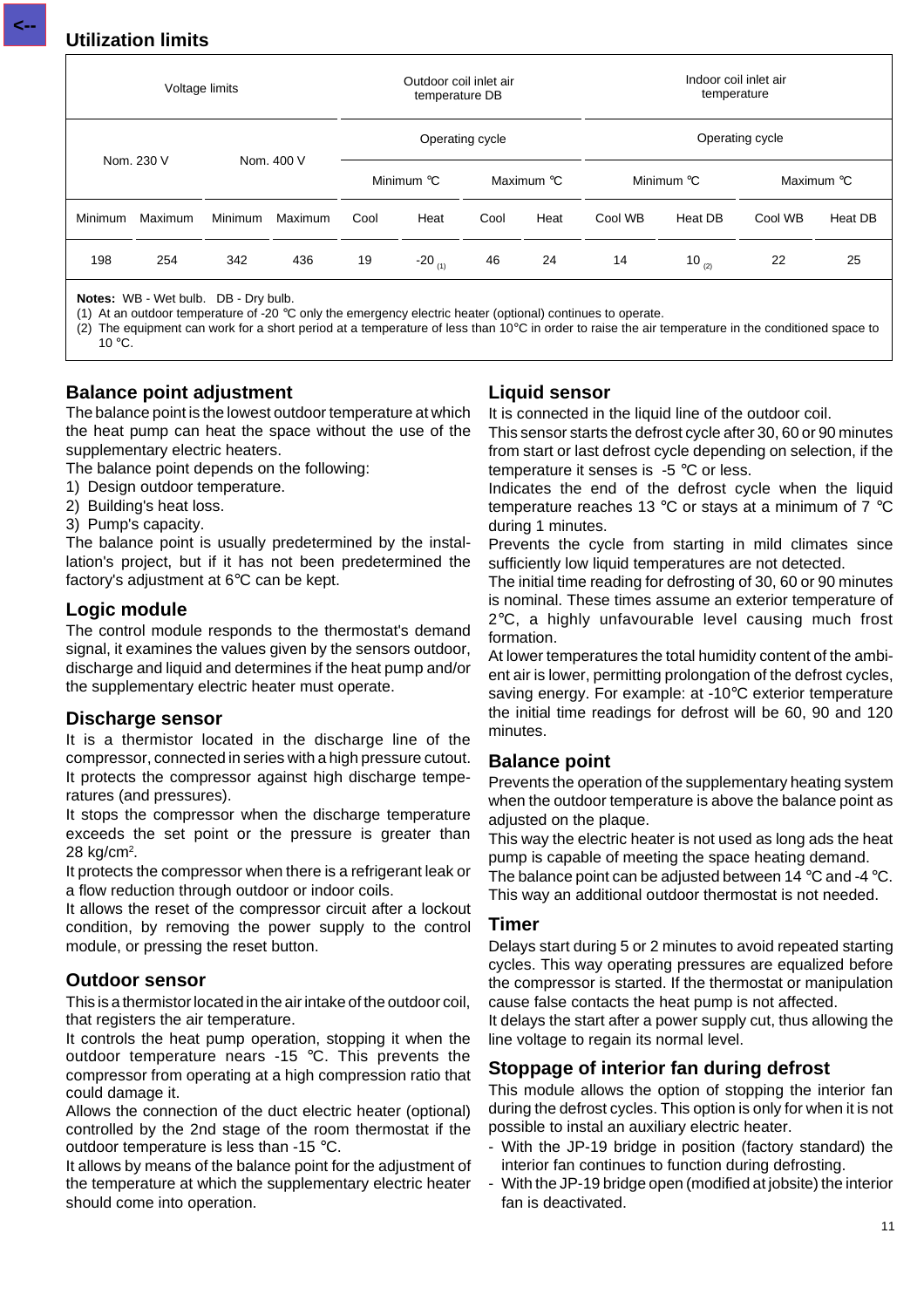### **Played switch-off of interior fan**

The interior fan will continue to function for one minute after the stop order.

This is to permit dissipation of the energy accumulated in the interior interchanger and represents an energy saving. Optionally, at the jobsite, this option can be deactivated, leaving the JP-20 option of the module open.

### **Other**

**<--**

- Connector for computer switching.
- Possibility of lowering timer to 2 minutes.
- Buttons:
	- **Test.** Lowers delay.

Direction for communication. **Reset.** Restarts the control.

- **Filters.** Delete dirty filter counter.
- Leds:

| Standby. | Indicates compressor delay.   |
|----------|-------------------------------|
| Filters. | Dirty filters.                |
| Reset.   | Self-diagnosis and reset Led. |

### **Operation**

### **Summer cycle**

In summer functioning the 4-way valve is energised. In the corresponding figure the circuit followed by the refrigerant is shown.

### **Winter cycle**

On winter cycle the discharge gas goes to the indoor coil which operates as the condenser.

The outdoor coil becomes the evaporator.

Reversing valve is deactivated. Refrigerant's circuit is shown in figure.

### **Detail module internal connections with exits to the connector**



### **Function of the pins**



### **Actions according to state of the probe**

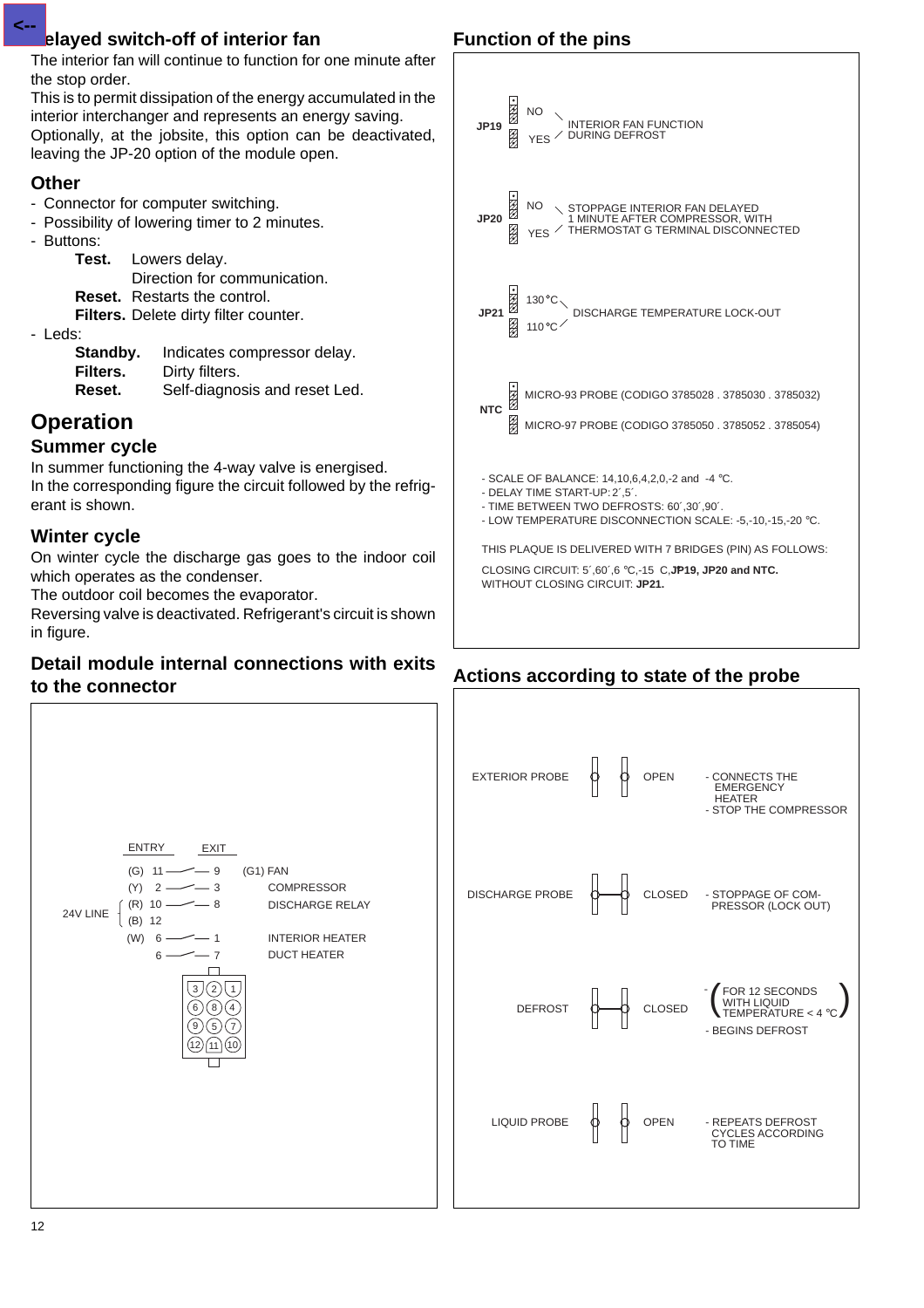**<--**



### **Indications led autodiagnosis**

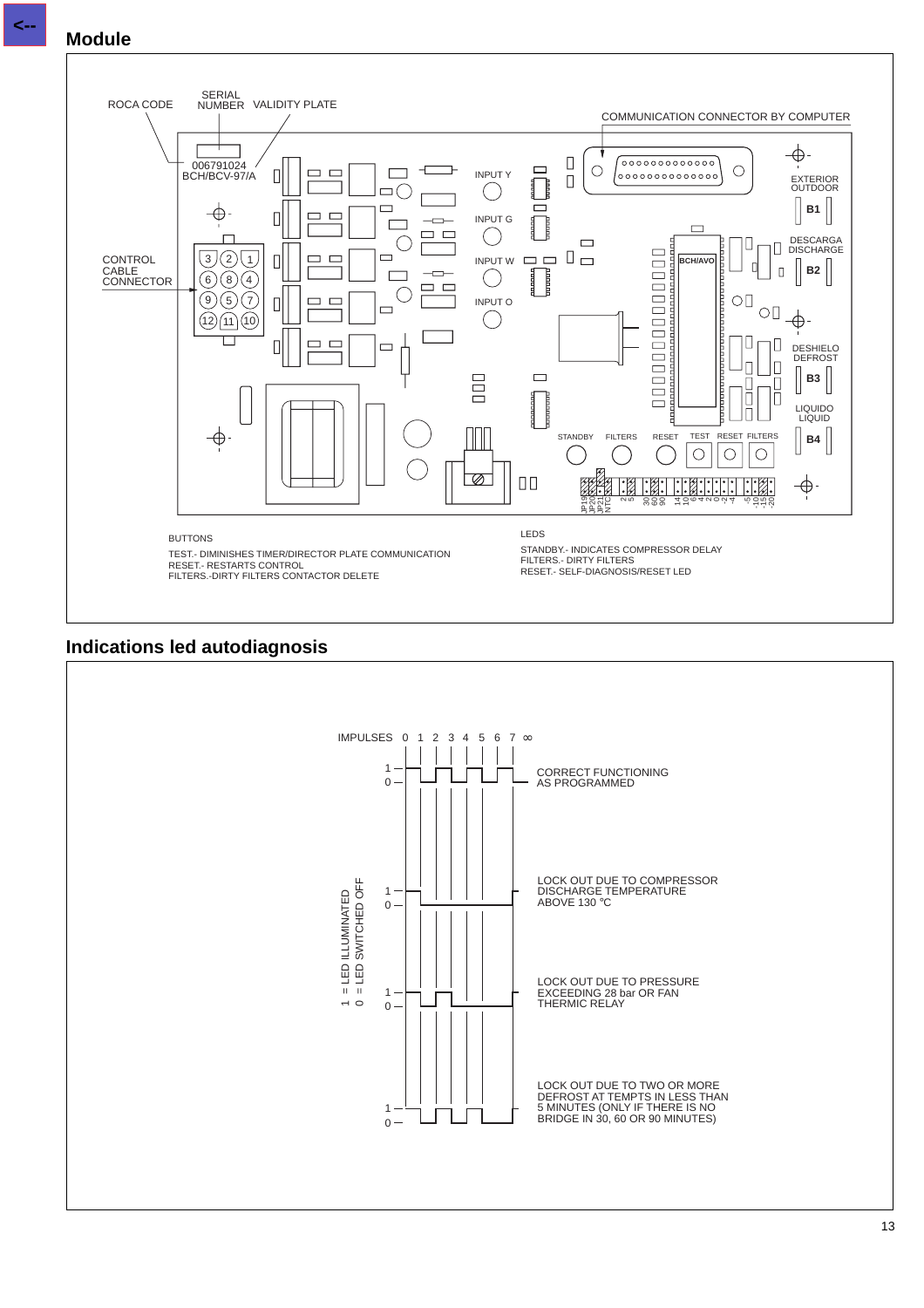### **perating sequences**

**<--**

See relevant electrical diagrams.

**Summer cycle:** Thermostat in COOL position

- 1) The 4-way valve is activated through the thermostat.
- 2) If the fan operating mode in the ambient thermostat is in CONTINUOUS, the contactor is activated and the fan functions continuously.
- 3) With the logic module timing, the unit will start ip after 5 minutes.
- 4) When the thermostat contact connects, it activates the contactor and starts the compressor. If the fan operating mode is set to «AUTO», the fan starts simultaneously with the compressor.
- 5) The unit will function intermittently in response to the

corresponding signal from the ambient thermostat to satisfy the cooling demand.

- 6) When the unit stops at the end of an operating cycle, or through a power failure, the logic module will not allow it to start up again until 5 minutes have elapsed. This is to protect the compressor by allowing the operating voltages to even up.
- 7) If the diescharge pressure exceeds 28  $kg/cm<sup>2</sup>$ , or the discharge temperature is over 130°C, the logic module will switch off the unit, leaving the system in lock-out.
- 8) To reset after a lock-out, turn the power supply to the unit off, or set «OFF» on the thermostat and then reset «HEAT» or «COOL».

The system will re-set and the unit will start up after 5 minutes.

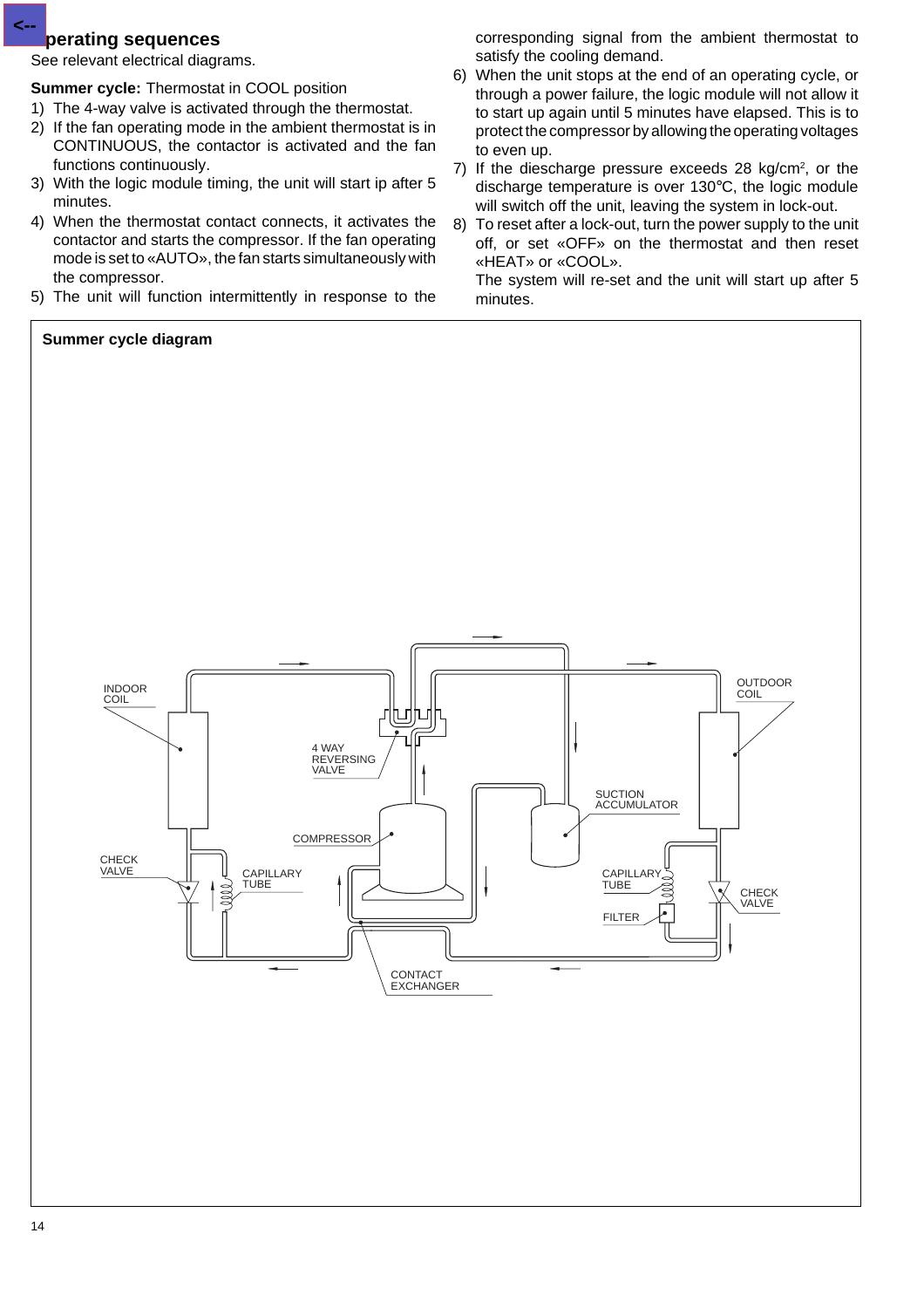#### **Winter cycle:** Thermostat in HEAT position

- 1) The 4-way valve is deactivated, allowing the position for the heating circuit, which means that the indoor coil acts as condenser and the outdoor one as evaporator.
- 2) If the fan operating mode in the ambient thermostat is in the CONTINUOUS position, the contactor is activated and the fan functions continuously.
- 3) With the logic module timing, the unit will start up after 5 minutes.
- 4) When the first stage of the thermostat connects, it activates the contactor and starts the compressor. If the fan operating mode is set to «AUTO», the fan starts simultaneously with the compressor.
- 5) The unit will function intermittently in response to the appropriate signals from the ambient thermostat to satisfy the demand for heating.
- 6) If the unit stops, after an operating cycle, or through a power failure, the logic module will not allow it to start up again until 5 minutes have elapsed.

This is to protect the compressor by allowing the

operating voltages to even up.

- 7) If the discharge pressure exceeds 28  $kg/cm<sup>2</sup>$ , or the discharge pressure is over 130°C, the logic module will stop the unit, leaving the system in lockout.
- 8) To reset after a lock-out, turn the power supply to the unit off, or set «OFF» on the thermostat and then reset «HEAT» or «COOL».

The systen will re-set and the unit start up after 5 minutes.

- 9) The auxiliary heater is activated when the auxiliary heating stage of the thermostat is connected. The logic module allows the indoor auxiliary heater to function if the outdoor temperature is below the balance point. If the outdoor temperature is above that set as the balance point, the indoor heater does not function.
- 10) The emergency heater (complementary) is connected when the outdoor temperature is lower than that preselected as the operating limit (-15°C, logic module), and the ambient thermostat demands the second heating stage.

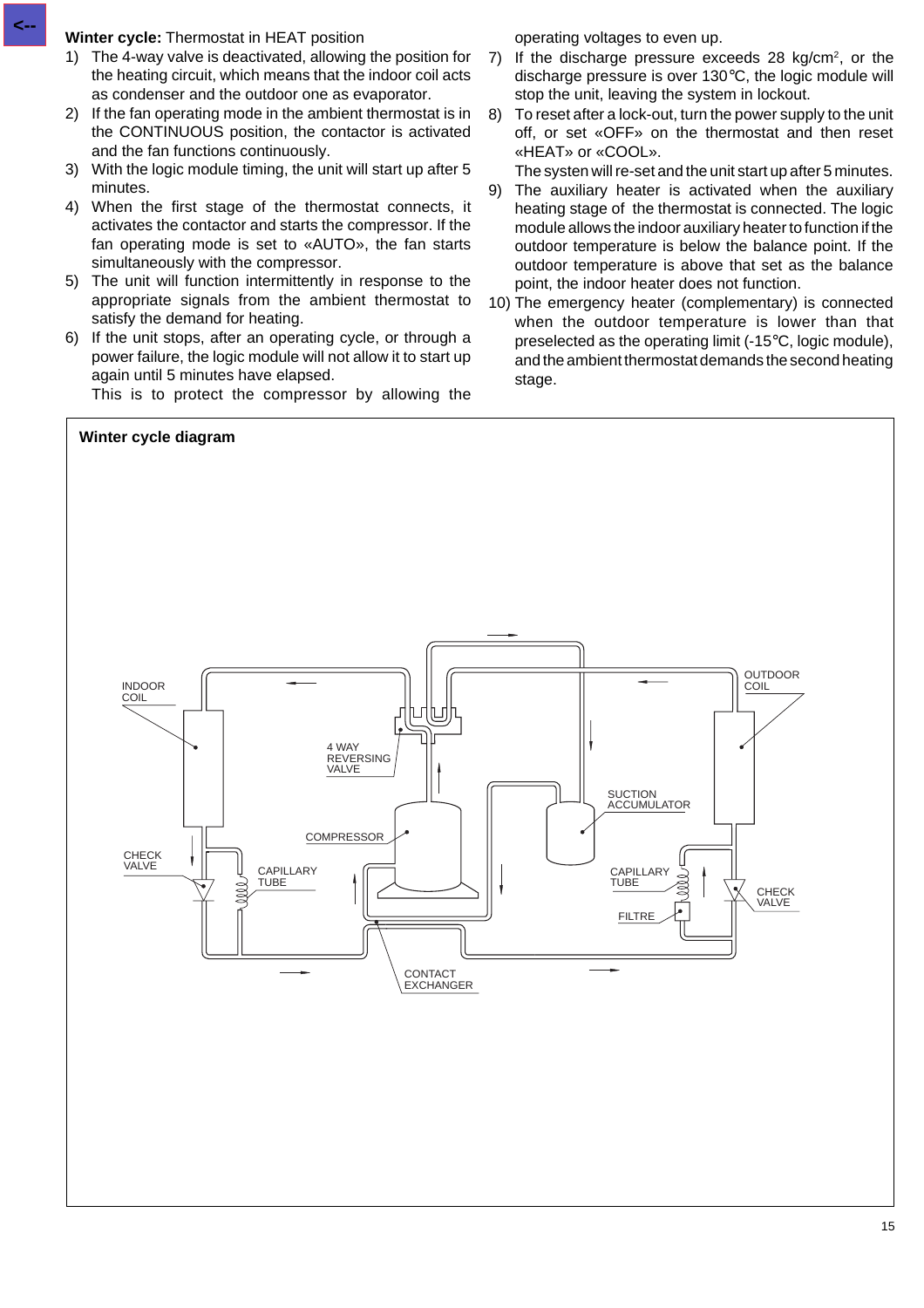### *<u>Befrost cycle</u>* (timed)

**<--**

The ice which is produced on the outdoor coil during the heating cycle must be eliminated when it begins to block the coil.

The defrost cycle begins after a period selected between 30, 60 & 90 minutes from the start-up or the last defrosting, and when the evaporation temperature drops to -5 °C or less. The logic module activates the defrost relay, which:

- Activates the 4-way valve to go into the cooling cycle.
- Switches off the outdoor fan.

The defrost cycle finishes when the liquid temperature is sufficiently high, measured by a thermistor 13 °C, or when, if it does not heat up, it reaches a minimum of 7 °C for a 1 minute period; also after 12 minutes from its beginning.

When the defrost cycle finishes, the logic module disconnects the defrost relay, reestablishing normal operating conditions of the heating cycle.

If the unit triess to go into another defrost cycle in less than 5 minutes, the logic module switches it off, leaving the system in lock-out.

### **Operating at -15**°**C (optionally -5, -10, -20)**

When the outdoor temperature is less than -15°C there is no justification for running the compressor with the limited amount of heat it generates.

If the logic module detects, through a thermitor in the exterior air entry, a temperature lower than -15°C, it acts as follows:

- It disconnects the compressor.
- It switches on the emergency heater (if there is one installed) controlled by the thermostat's second stage. (The auxiliary heater will also continue to function, governed by

the thermostat's second stage).

It leaves the indoor fan functioning under the first heating stage of the thermostat.

### **Operation on emergency heat**

When the thermostat operation mode is in the emergency heat position.

- Compressor will be in lockout.
- The supplementary and emergency electric heaters, if installed, will be controlled by the first stage of the thermostat.

### **Other safety features of the electric circuit**

- The compressor is protected against overheating and the failure of a phase by a solid state protector with three sensors embedded in the windings.
- The control circuit is protected by a fuse.
- In general all the casing and components are protected by an earth circuit.

### **Compressor crankcase oil heater**

The compressor is equipped with an electric heater in the crankcase, which heats the oil to prevent an excessive concentration of refrigerant in it during the periods when it does not operate.

If the main disconnect switch has been off for some time, before heat pump is started switch should have been on for at least 8 hours.

This is necessary to drive out any refrigerant that may be accumulated inside the compressor.

### **Before finalising the installation**

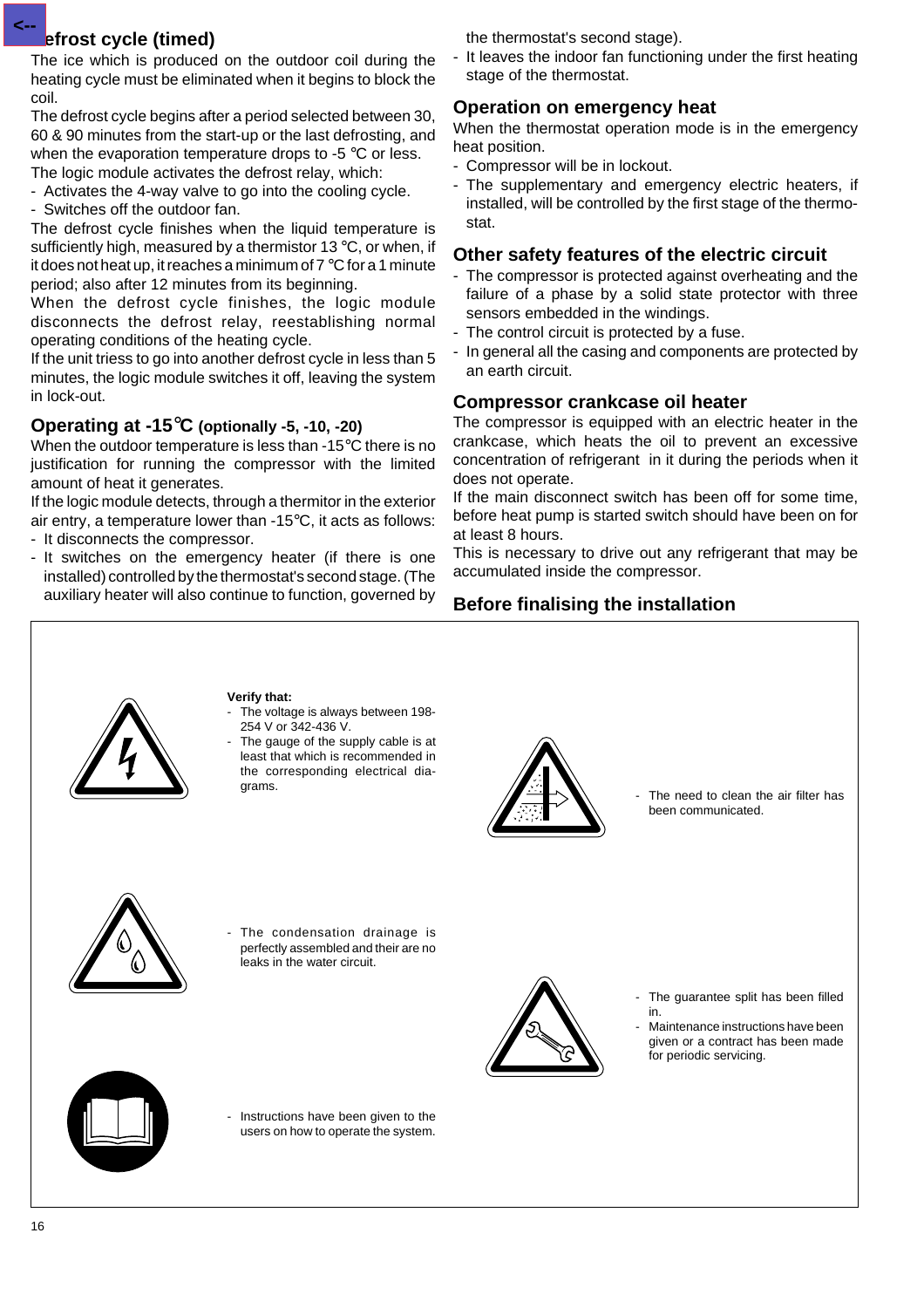### **Operating instructions**

### **General introduction**

**<--**

Start up and automatic temperature regulation are implemented by the ambient thermostat.

Locate the thermostat approximately 1.5 m. above floor level, where no object prevents it from registering the true temperature of the room.

Do not place it on a wall where it will be exposed to direct sunlight, or next to windows, air vents, etc. Before start up connect the mains switch in order to eliminate the electrical resistance of the compressor sump.

#### **The compressor must not be started up until at least eight hours have passed.**



### **DSL ambient thermostat for 610 heat pump**

This thermostat has been designed to proportion a precise control of the ambient temperature and to give graphic information of the mode in which the heat pump is operating.

It is a control with a Proportional-Differential-Integral response which, in relation to the difference between the programmed and the ambient temperatures, varies the on/off cycles between 3 and 7.5 cycles per hour.

The liquid crytal display (LCD) normally indicates the ambient temperature, mode of operation, and whether the heating or cooling system is connected.

It allows for the selection of different set points for heating and cooling, as well as the choice of °C or °F.

The operation of the fan can be set in continuous mode, or automatic, switching off and operating in unison with the compressor.

The controls are located underneath a cover which prevents their manipulation by unauthorised personnel.

### **Operation and start up**

Start up is implemented by the controls located on the thermostat.

#### **1.- MODE**

The operational mode of the heat pump is selected by pressing this button. When the button is pressed the following

#### **Controls and indicators**

- 1.- Operational mode selection.
- 2.- Fan speed selection.
- 3.- Day/Night selection.



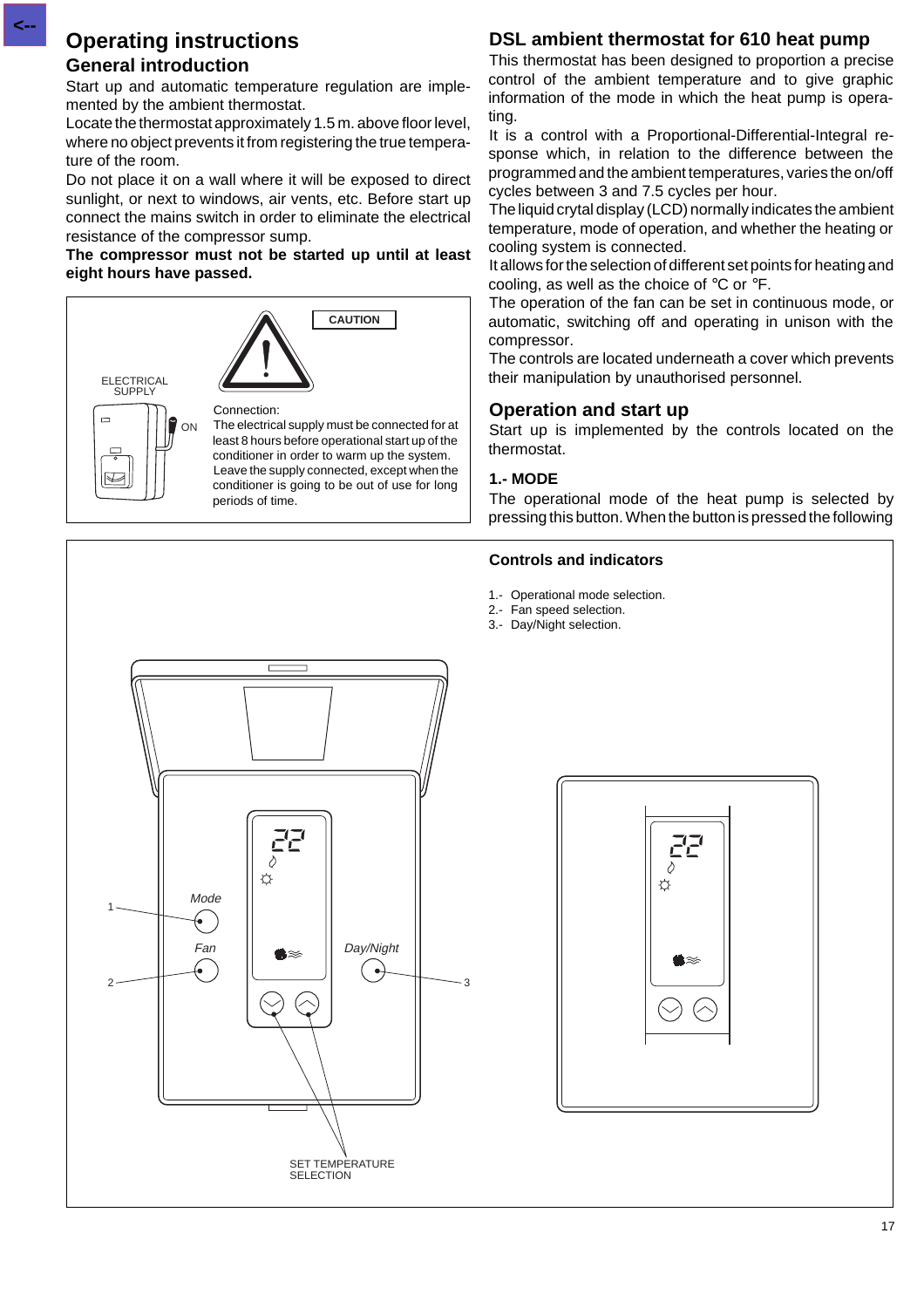erational modes appear on the liquid crystal display panel: **<--**

- COOL \*\* - Controls the system in the cooling mode. (The word  $\int \prod_i \prod_i$  is displayed on the panel for 5 seconds).
- $HEBE \oslash$ - Controls the system in the heating mode. (The word  $HERk$  is displayed on the panel for 5 seconds).
- **Ruta**  $\frac{X}{X}$   $\Diamond$  Controls the system in cooling or heating according to requirements. (The word Buch is displayed on the panel for 5 seconds).
- E HE Controls the system in the emergency heating mode (it is only active if the optional accessory electrical resistance heater has been installed).
- **DFF** Disconnects the system.

### a) **Cooling**

Press the button MODE repeatedly until the cooling symbol  $\frac{1}{2}$  is displayed on the panel (at the same time the word  $\Gamma \Pi \Pi$  is displayed for 5 seconds).

The cooling symbol continues to be displayed on the panel.



Once the operational mode has been selecte, select the set temperature by pressing button  $\odot$  or button  $\odot$ , whether this be to select a higher or a lower temperature. The set temperature is displayed accompanied by a small symbol which represents a thermometer, and remains visible on the display panel for 5 seconds. Once the set temperature will again be displayed.



After a few minutes have passed the cooling system will start up, and the cooling symbol, visible on the display, will start to flash.

### b) **Heating**

Press the MODE button repeatedly until the heating symbol  $\Diamond$  is isplayed on the panel (at the same time the word  $HERk$  is displayed for 5 seconds). The heating symbol continues to be displayed on the panel.



Once the operational mode has been selected, continue to select the set temperature by pressing button  $\Diamond$  or button  $\heartsuit$ , whether this be to select a higher or a lower temperature. The set temperature is displayed together with a small symbol which represents a thermometer, which is displayed on the panel for 5 seconds. After the set temperature has disappeared then the ambient temperature will again be displayed.



After a few minutes have passed the heating system will start up, and the heating symbol, visible on the display will start to flash.

### c) **Automatic**

Select a set temperature for the cooling mode and another for the heating mode, as described in paragraphs a and b. In this operational mode the set temperature for cooling **EBBL** must be at least 1°C above the heating  $HEBE$ ,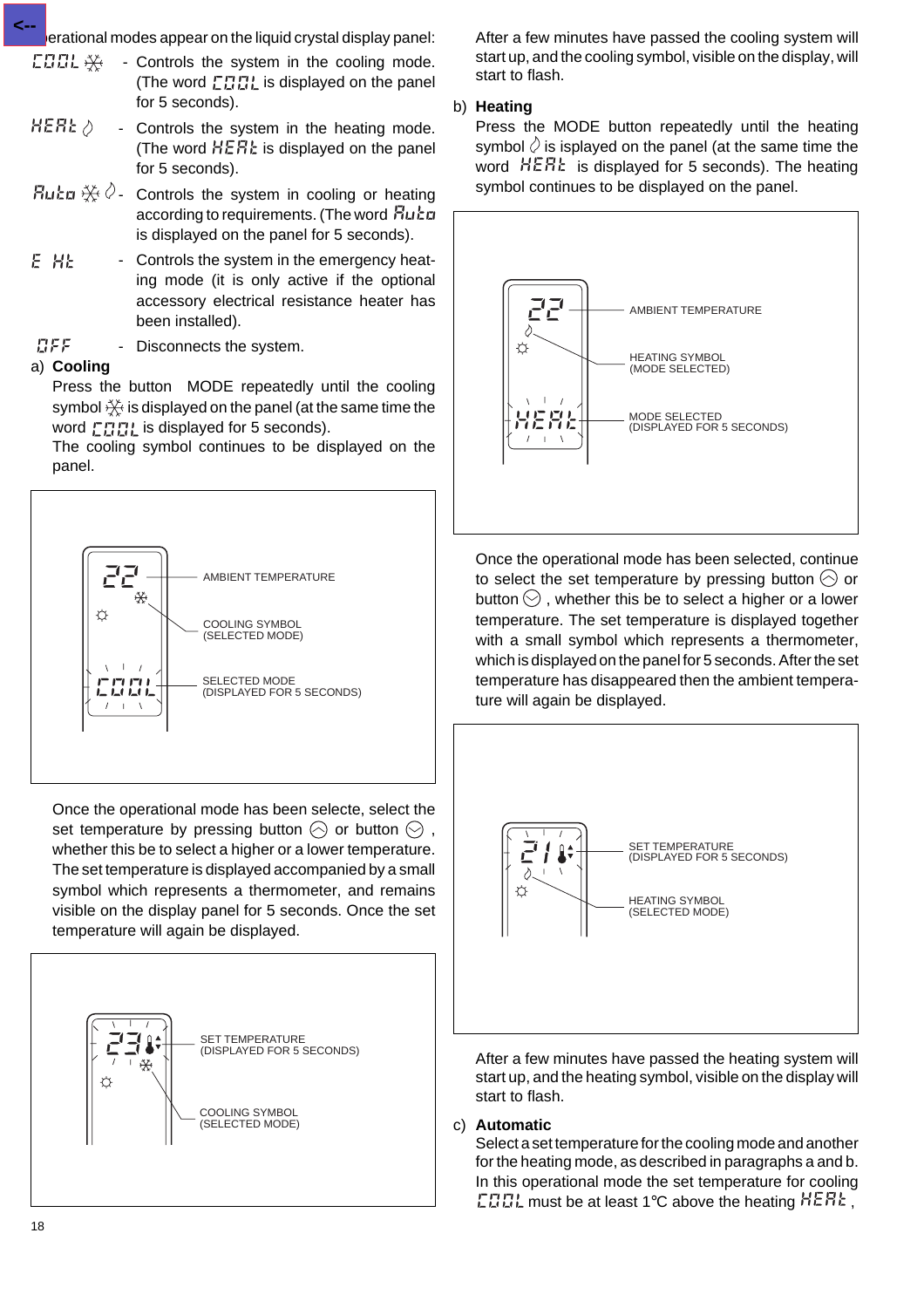temperature, this is the minimum differential allowed by the thermostat. Press the MODE button repeatedly until the heating symbol  $\Diamond$  and cooling symbol  $\breve{\times}$  are displayed on the panel (at the same time the word  $F_{\mu}$ <sub>r</sub> will be displayed for 5 seconds). The heating and cooling symbols will continue to be displayed on the panel.



After a few minutes have passed the system will start up, automatically switching to the heating or cooling mode and maintaining the temperature between the selected margins. The symbol corresponding to the operational mode, heating or cooling, will start to flash.

### d) **Emergency heating**

Repeatedly press the MODE button until the letters  $E$   $H$ (displayed for 5 seconds) appears on the display panel, at the same time the heating symbol  $\Diamond$  will be displayed; once a few minutes have passed the emergency heating will start up, and the heating symbol  $\Diamond$  will start to flash. In this operational mode the compressor is always shut down and the (optional) auxiliary and emergency resistance heaters, if they are fitted, are used to supply the heat.

This operational mode can also be used for heating in case of a compressor breakdown.



### e) **Off**

Repeatedly press the MODE button until the word  $\mathcal{BF}$ appears on the display. The heat pump will stop and on the thermostat display panel the word  $\mathbb{C}FF$  and the ambient temperature will be permanently displayed.



### f) °**C/**°**F scale**

To change the scale of degress of temperature, press the  $\Diamond$  and  $\Diamond$  buttons simultaneously.

### **2.- Fan**

The Fan is started up in a continuous manner by pressing the FAN button (independently of the operational state of the unit), the fan and air-flow symbols will be displayed on the thermostat display panel, the fan symbol steadily and the flow symbol flashing.

The FAN symbol  $\clubsuit \approx$  will disappear when the button is pressed again and the fan will be automatically controlled in unison with the compressor or the electrical resistance heater (should this be installed).



### **3.- Day/night selection**

Different set temperatures can be selected by pressing the DAY/NIGHT button, for day and night (in each of the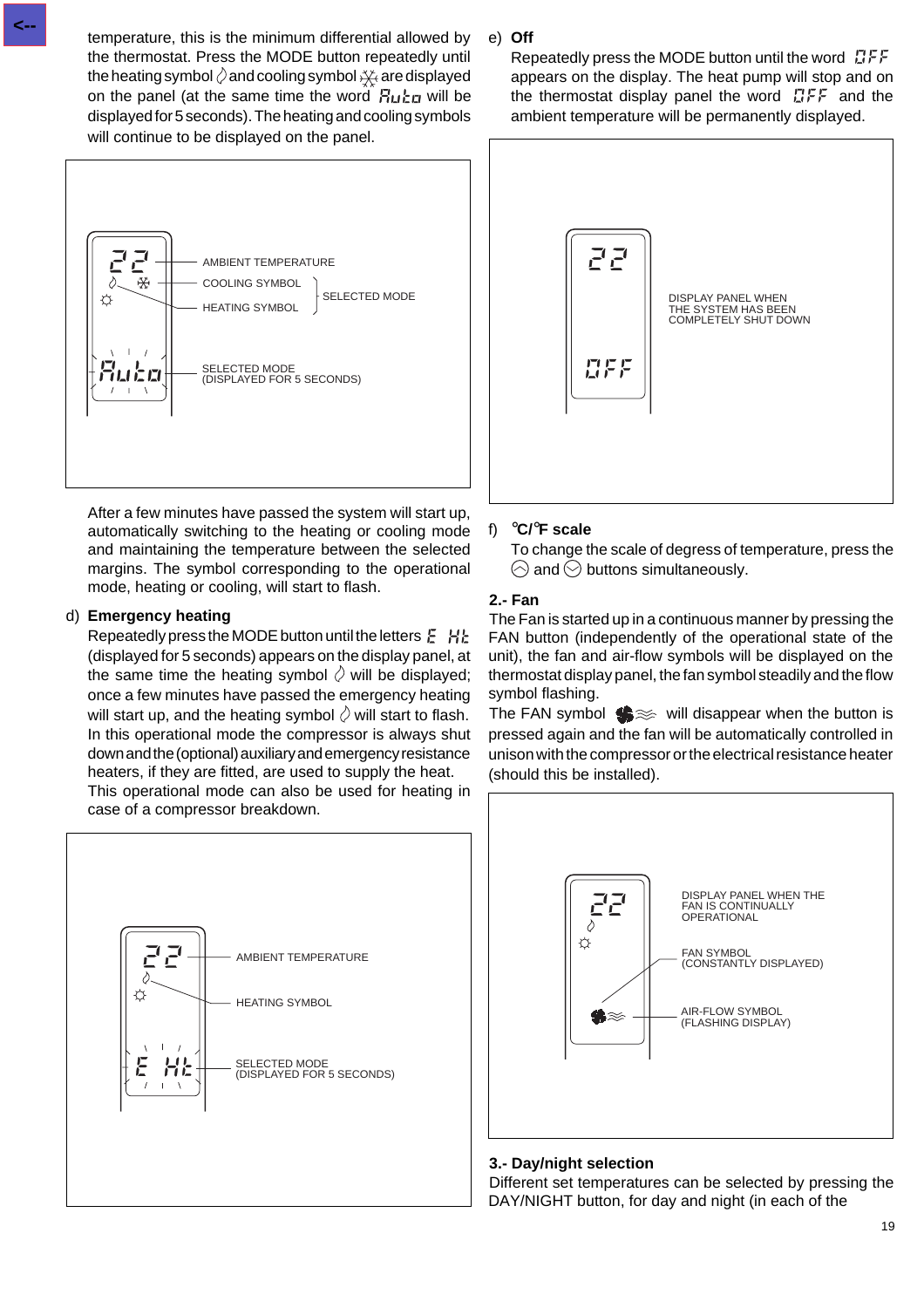#### erational modes). **<--**

When installing the thermostat the  $\Diamond$  symbol will be displayed, indicating that the temperature selected is set for the day. By pressing the DAY/NIGHT button the  $\mathcal C$  symbol is displayed on the panel, indicating that the temperature selected will be set for the night.

Every time that we press this button we alternate the established set temperatures, whether they be for the day  $\Diamond$ or the night  $\mathbb C$ .



### **Graphic information**

The display panel permanently provides us with information concerning: the ambient temperature, operational mode, day/night, and fan operation. To receive information concerning the set temperatures it is only necessary to press one of the temperature selection buttons once, and the established set temperature for the operational mode which is being displayed at that time will appear on the panel for 5 seconds.

## **Maintenance**

### **Cleaning of filters**

Keep coil's air filters in good condition. Check them at least every 15 days.

### **Cleaning outdoor coil**

Dirt accumulation on outdoor coil should not be allowed. Coil

should be cleaned as frequently as necessary with a brush vacuum cleaner or detergent.



For safety reasons make sure you swich off the air-conditioner, and disconnect it from the mains before cleaning.



### **Priming the dreinage siphon**

To avoid problems with water from condensation we recommend that the drainage siphon be primed when starting up and before the beginning of each season so as to avoid, from the very beginning, the intake of air into this pipe.

### **Indoor unit discharge ducts**

The indoor unit discharge, intended for ducts, is supplied without a protective grill. When maintenance work is being done this must be taken into account.

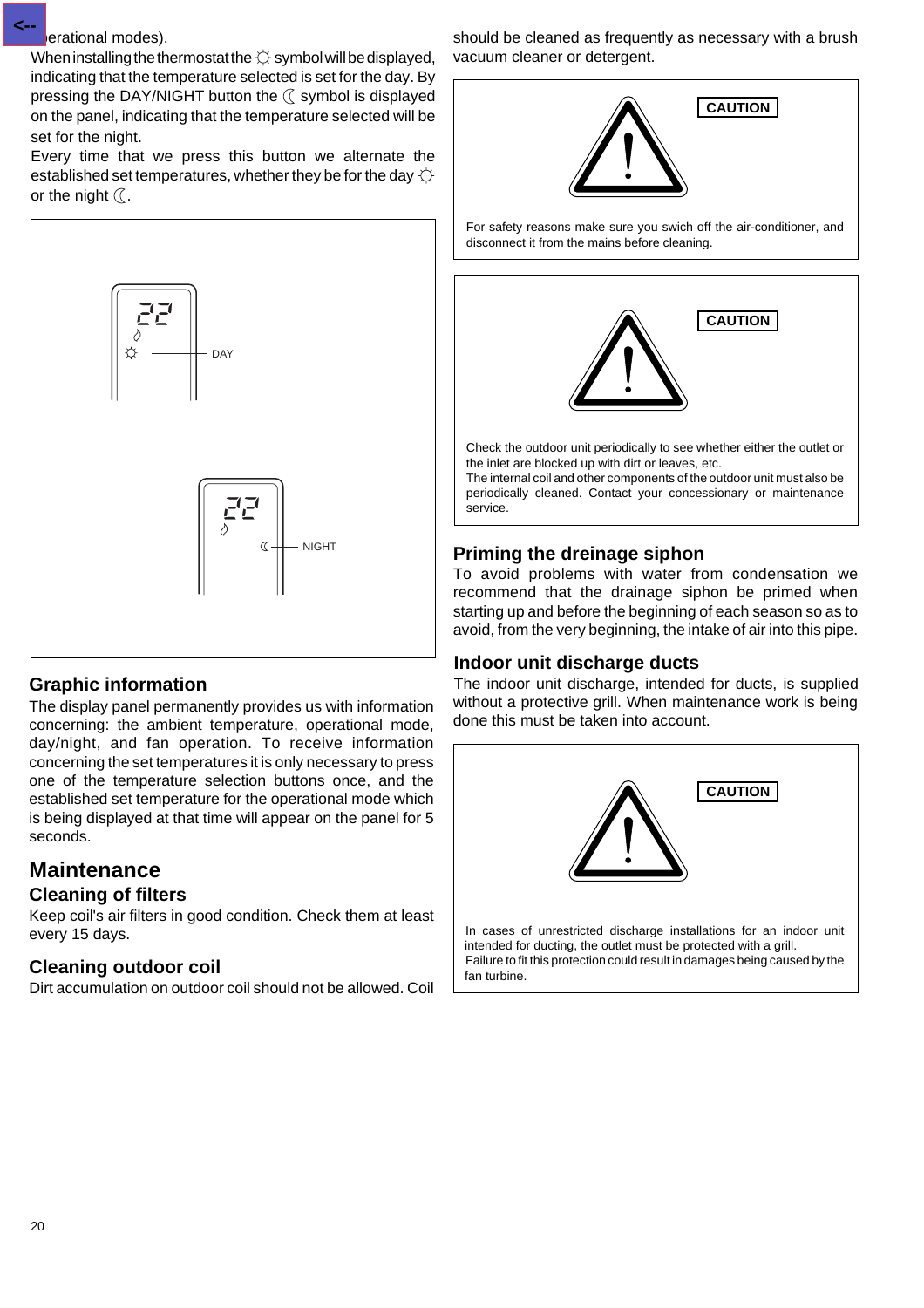### **General dimensions mm**



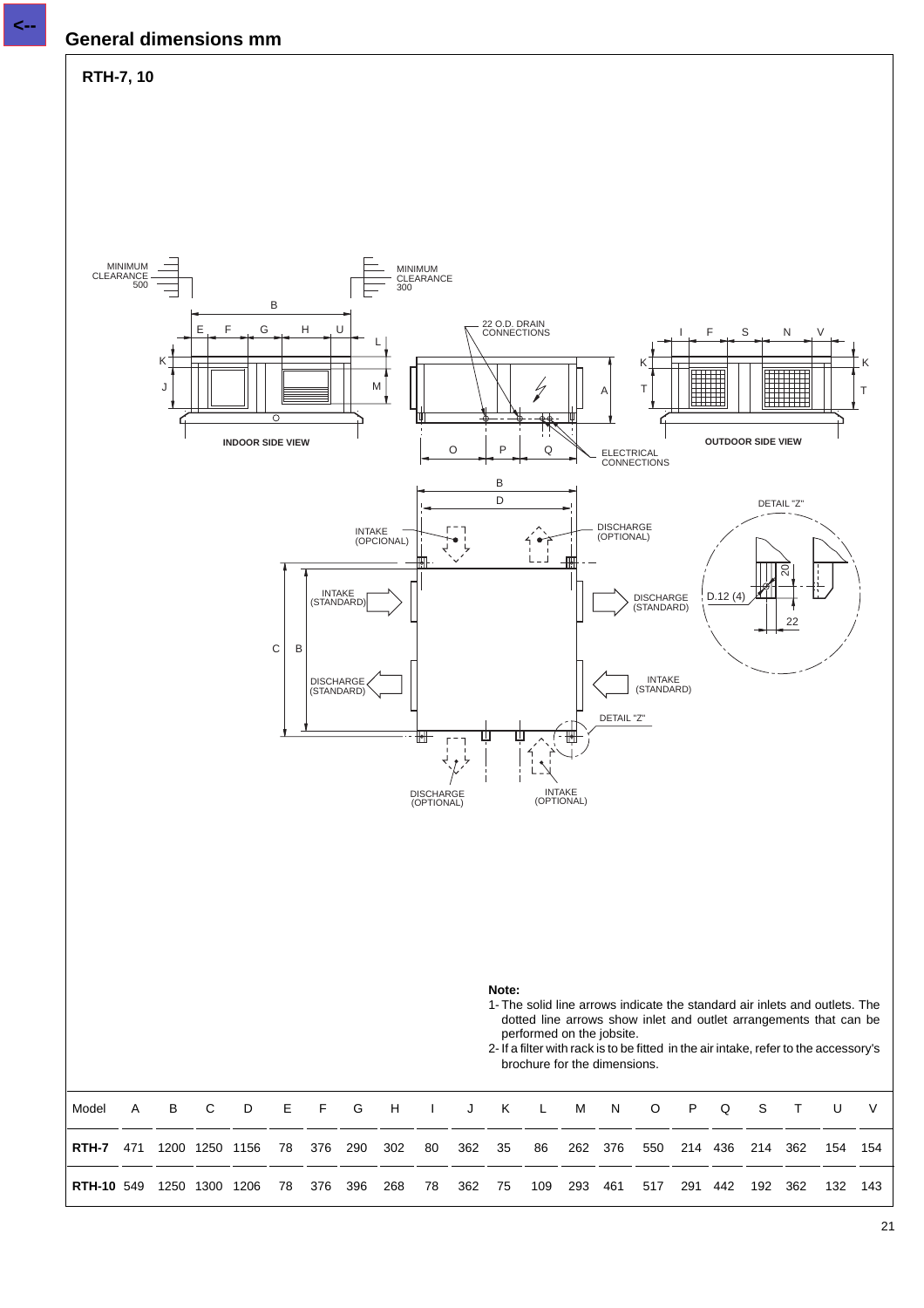### **General dimensions mm**

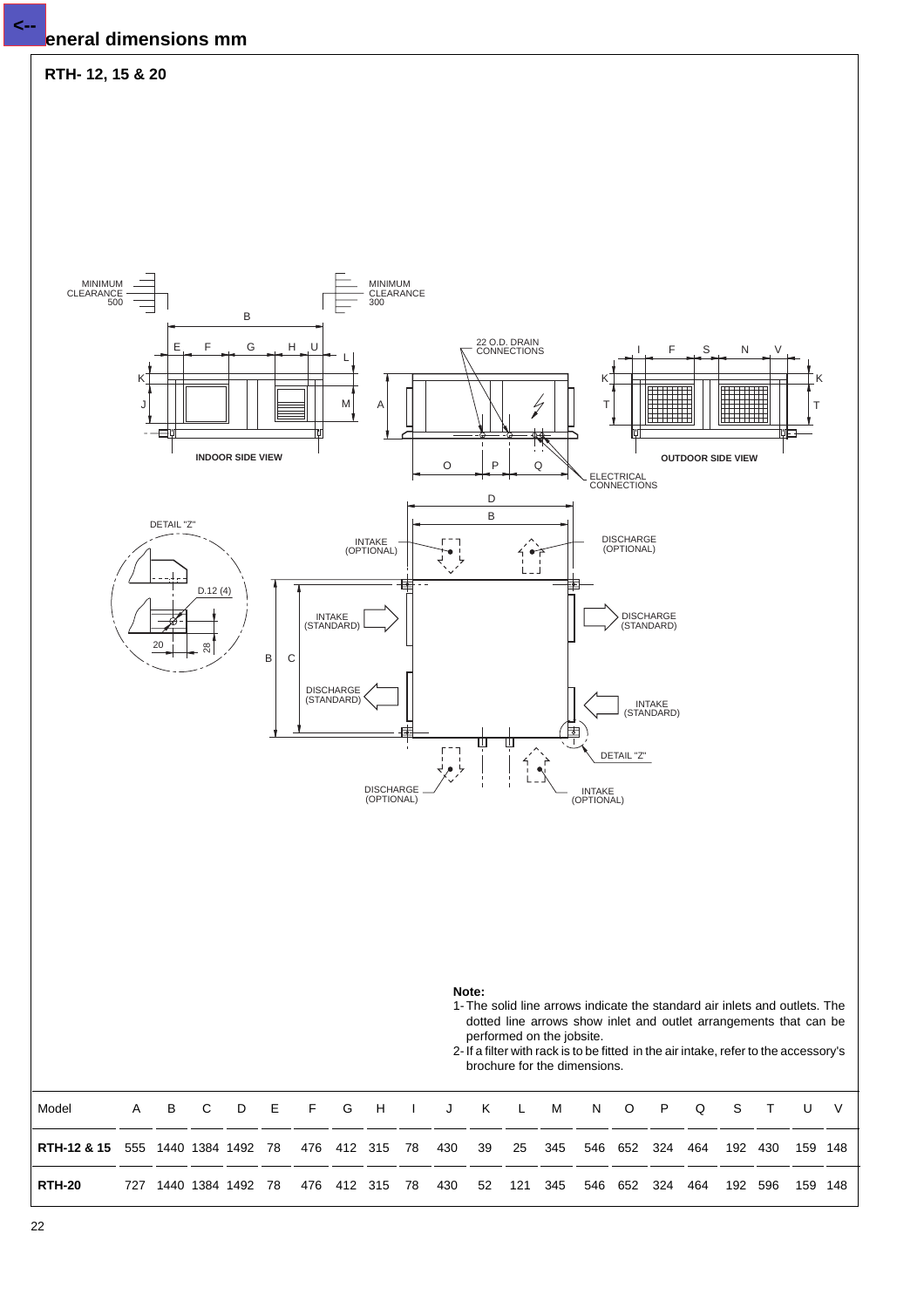### **General dimensions mm**



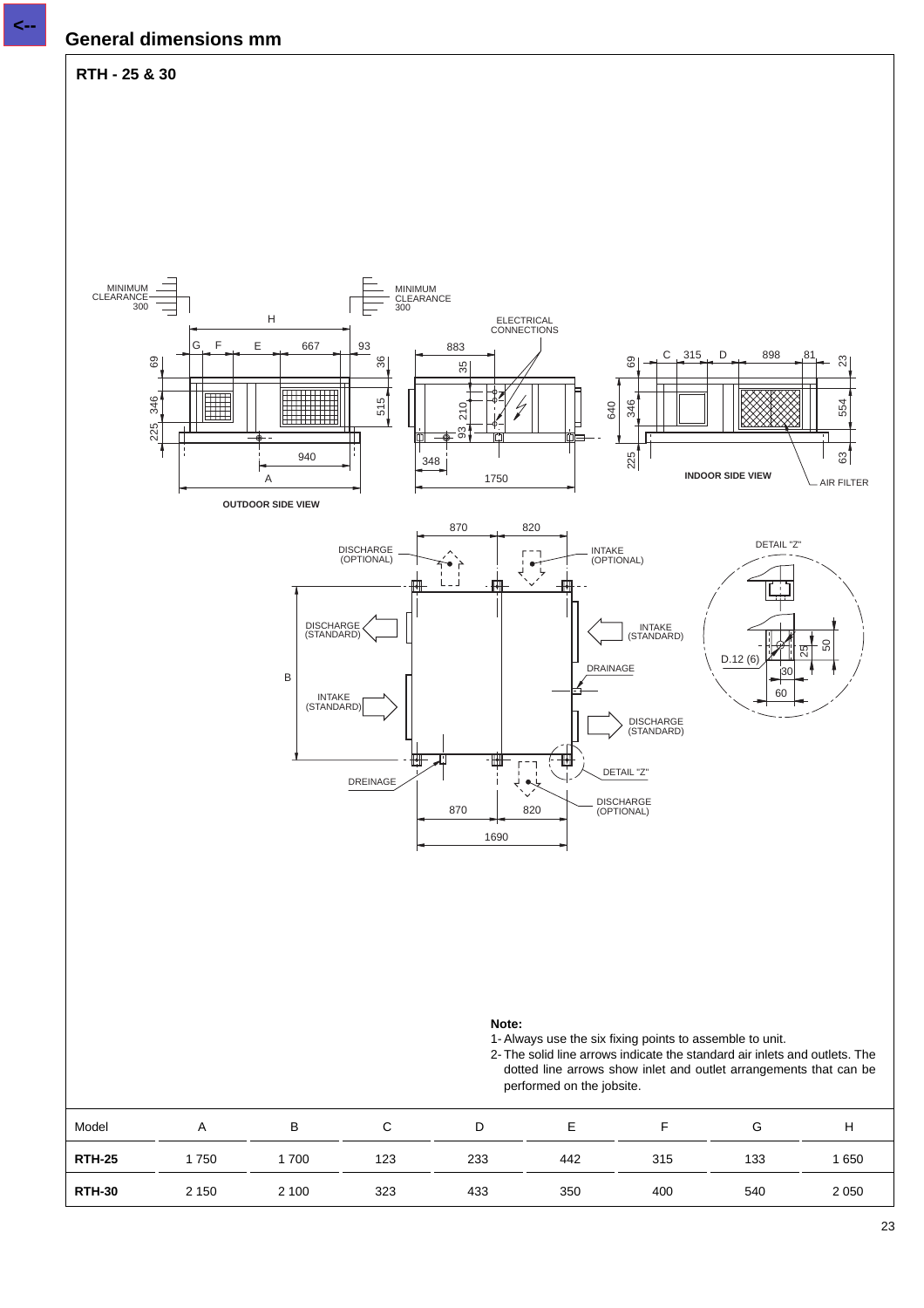### **Wiring diagram**

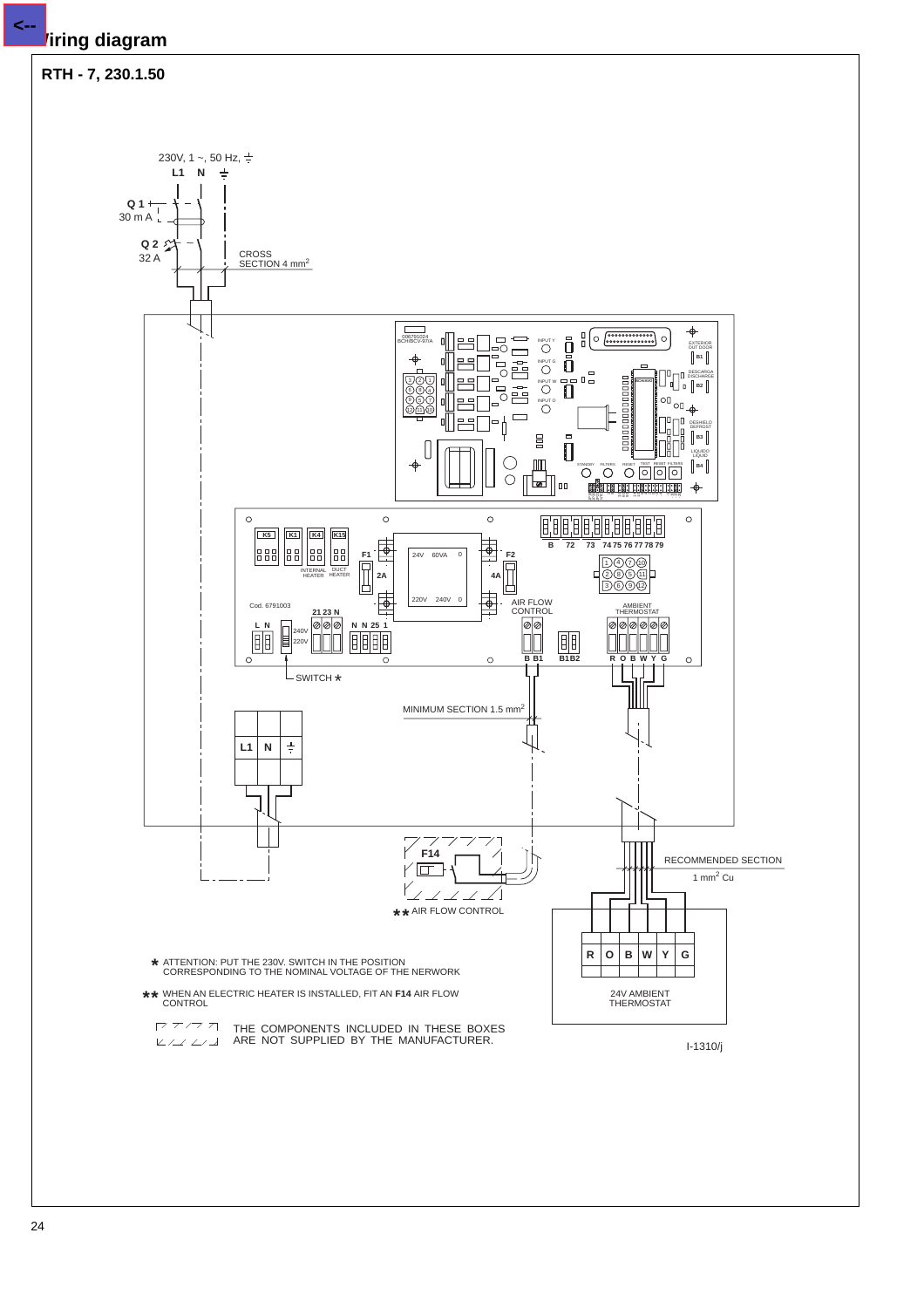**Wiring diagram**

**<--**

**RTH - 10, 12, 15, 400.3.50**

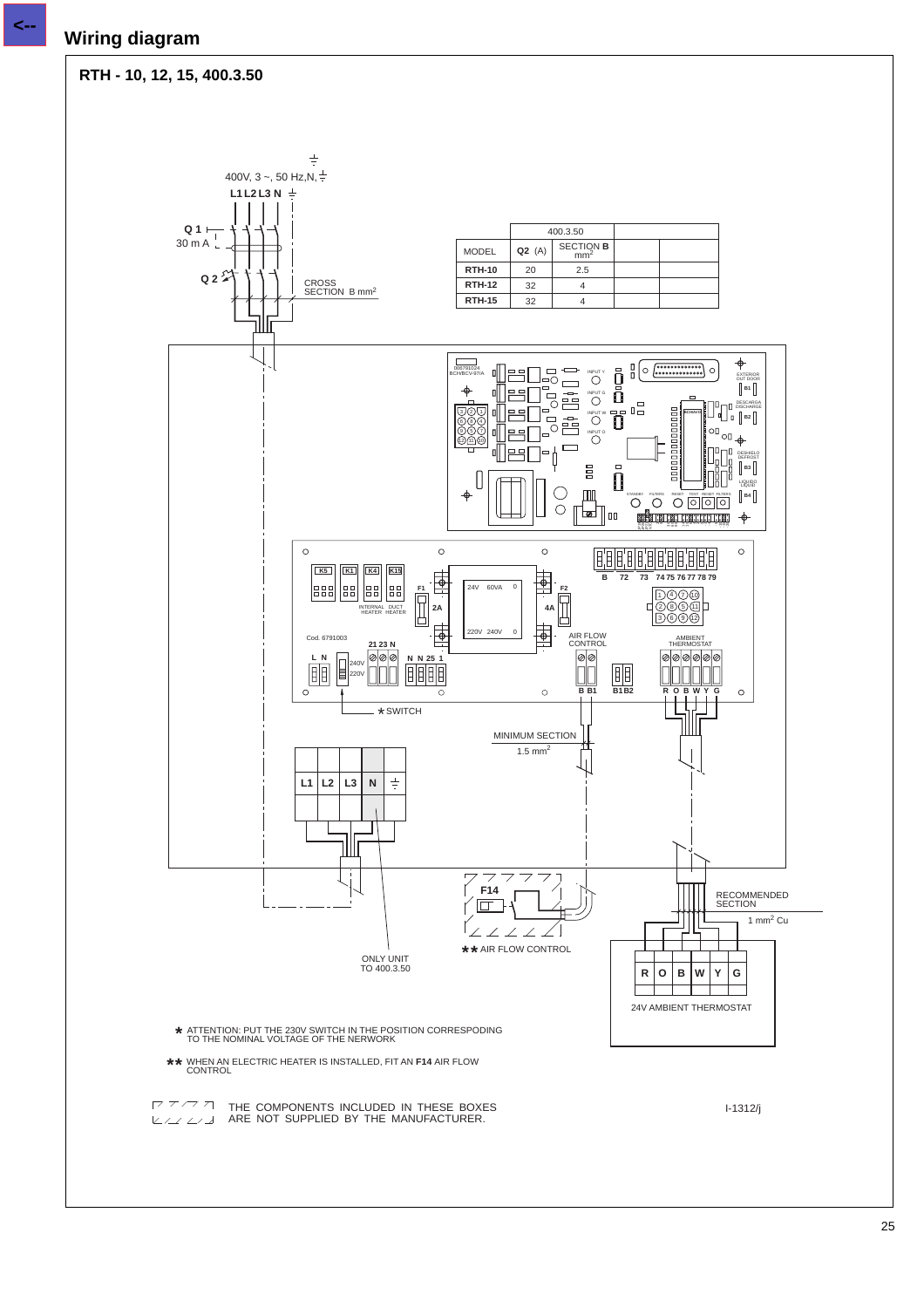**<--**

**RTH - 20, 400.3.50**

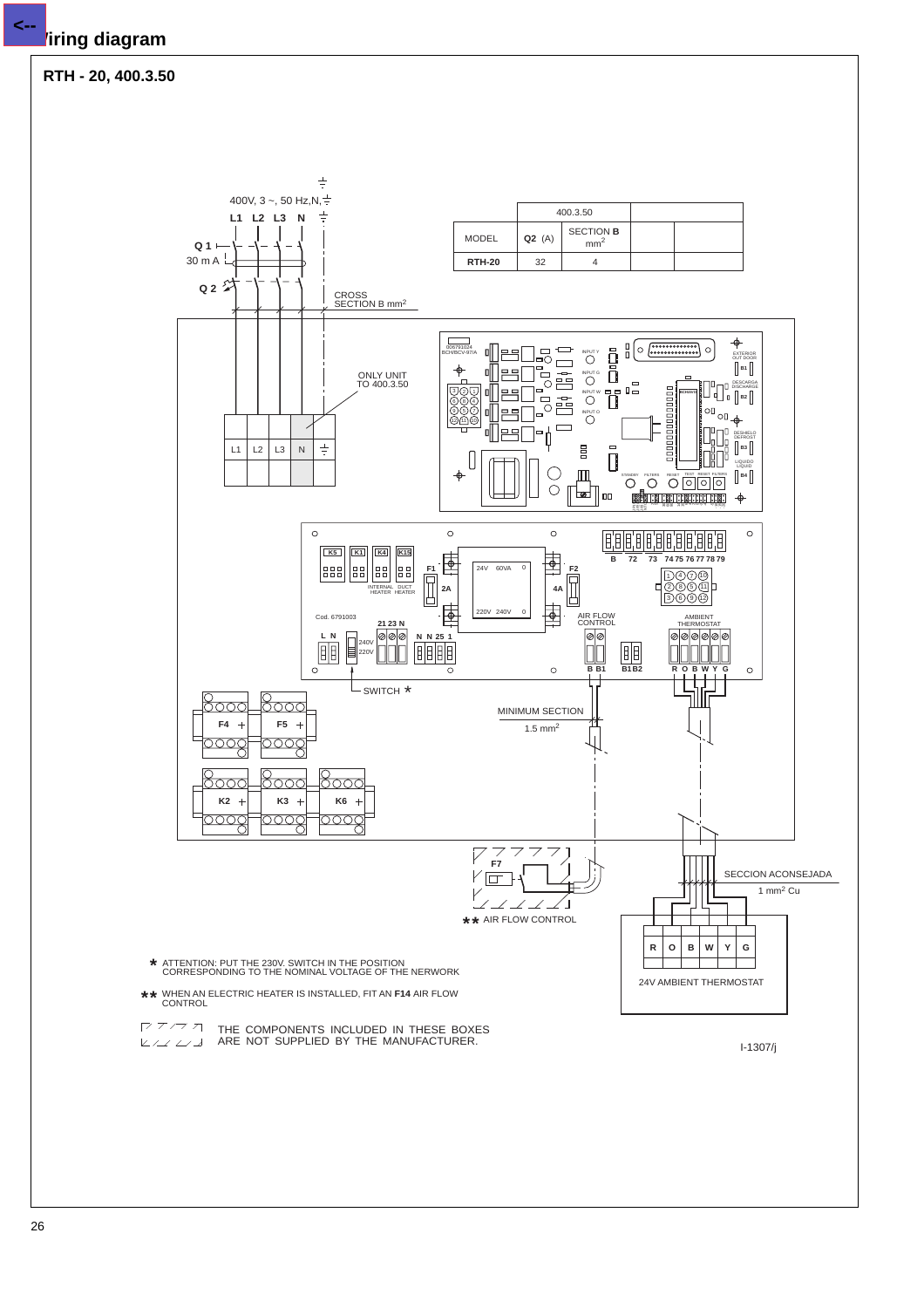**<--**

**RTH - 25 & 30, 400.3.50**



27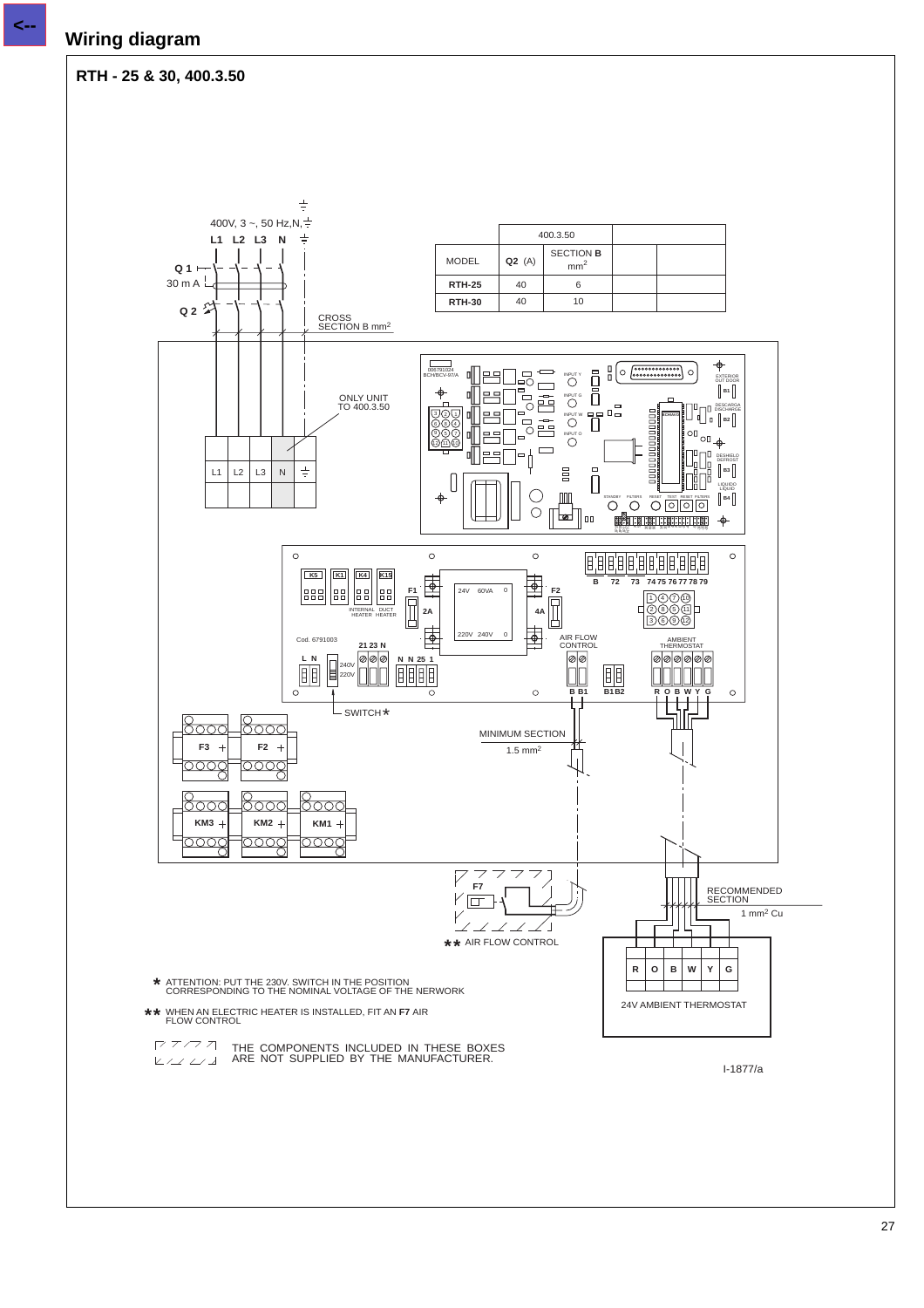

### **Power diagram**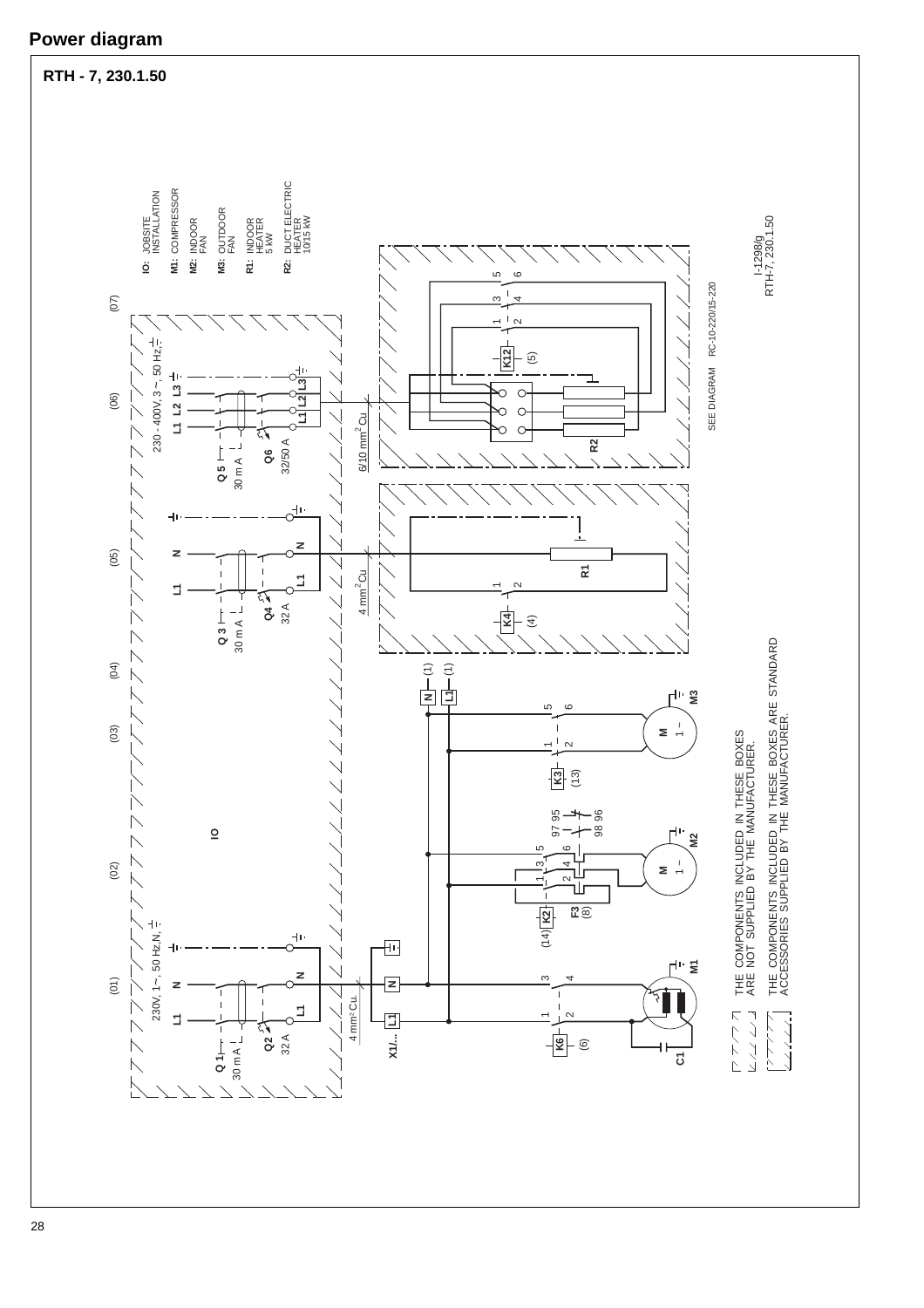

**Power diagram**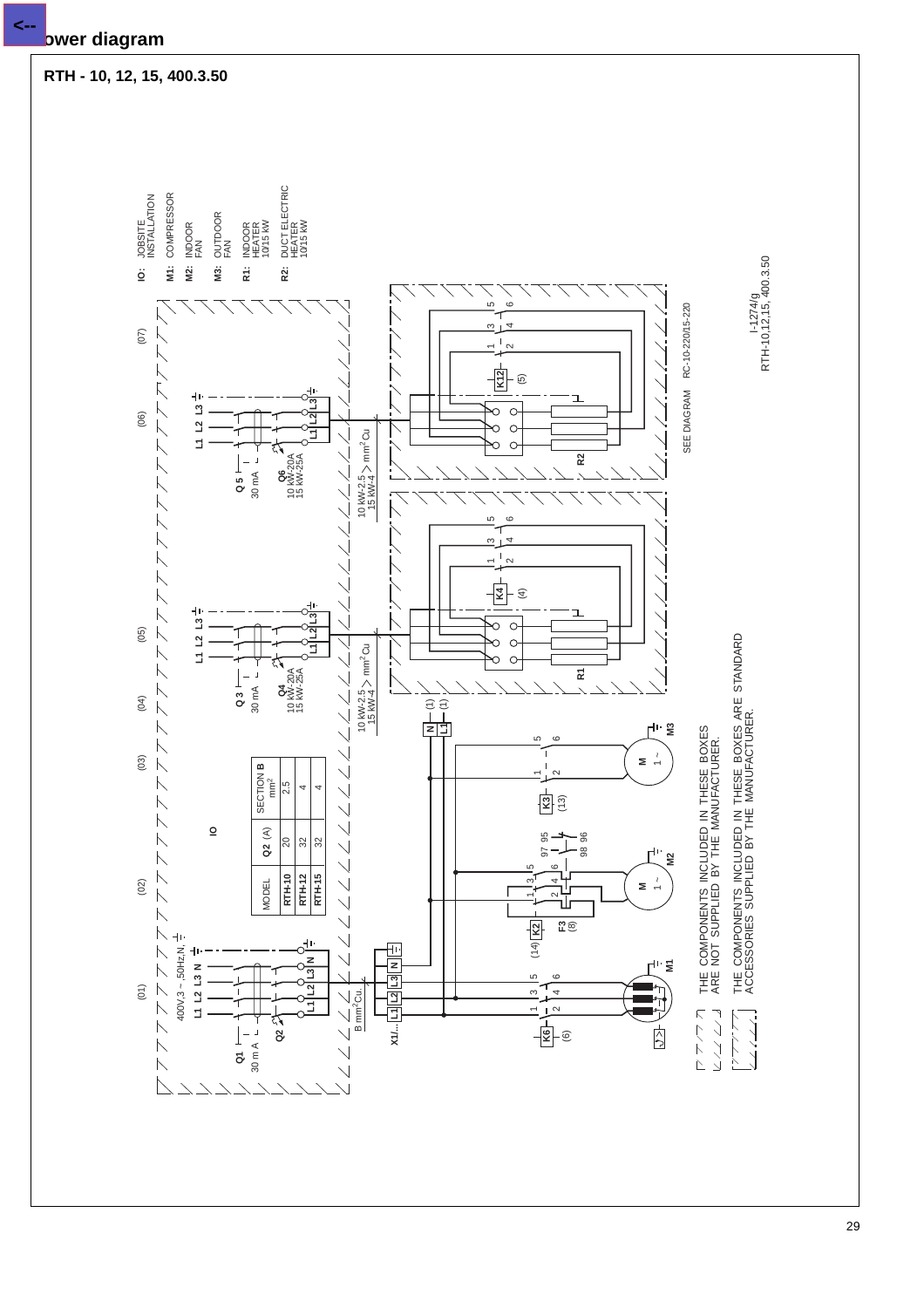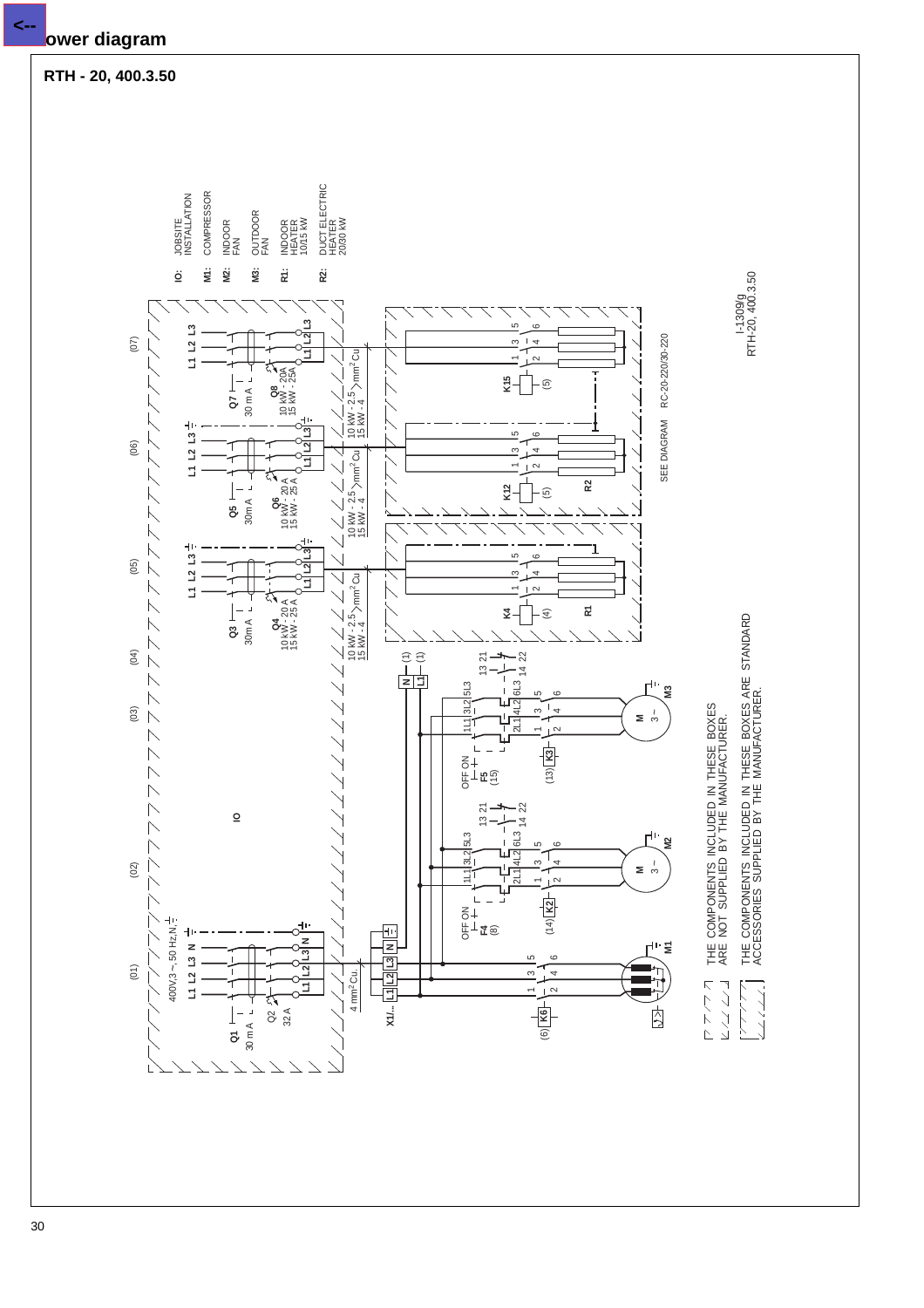

### **Power diagram**

**<--**

**RTH - 25 & 30, 400.3.50**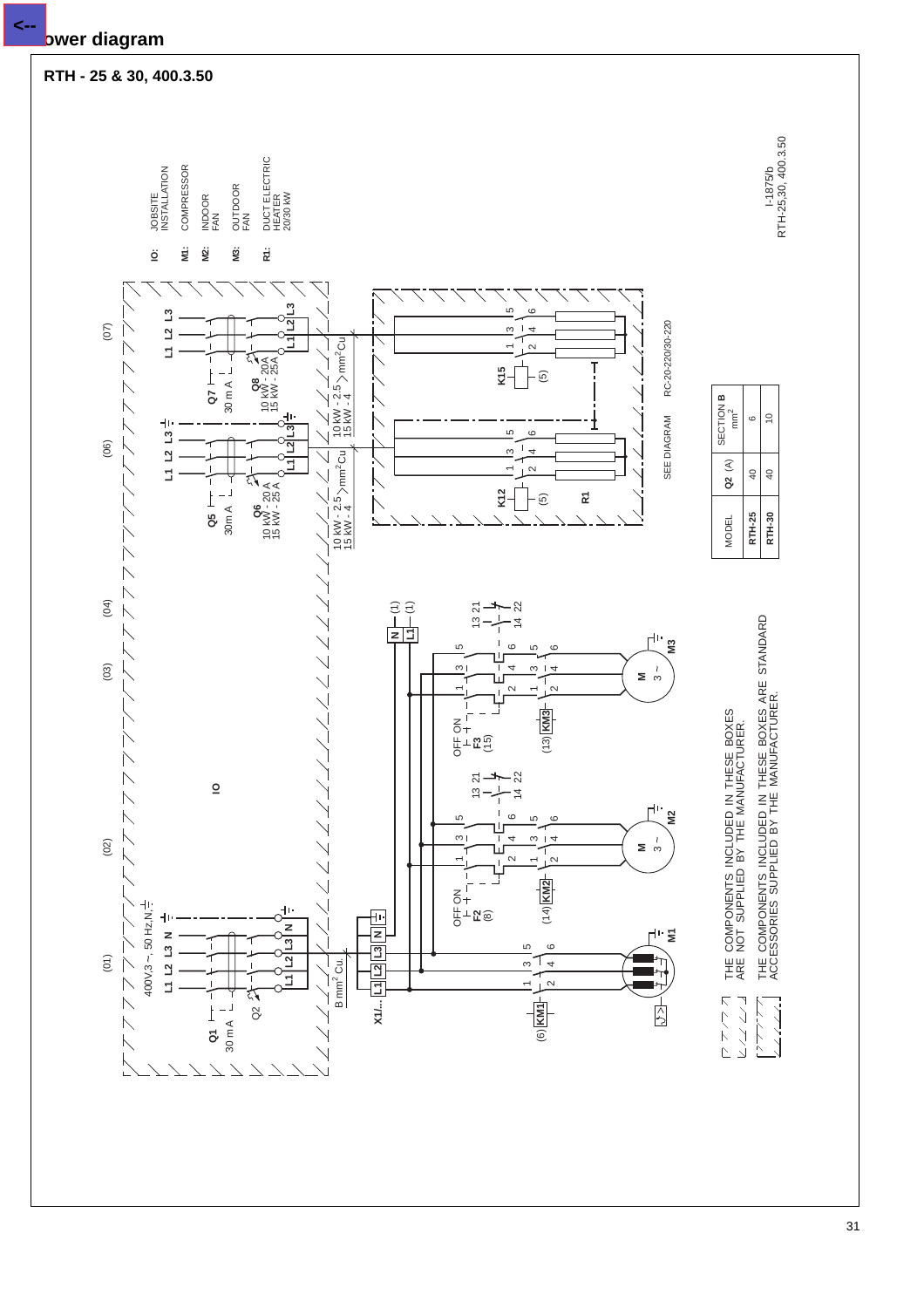### **Control diagram**

### **RTH - 7, 10, 12, 15**

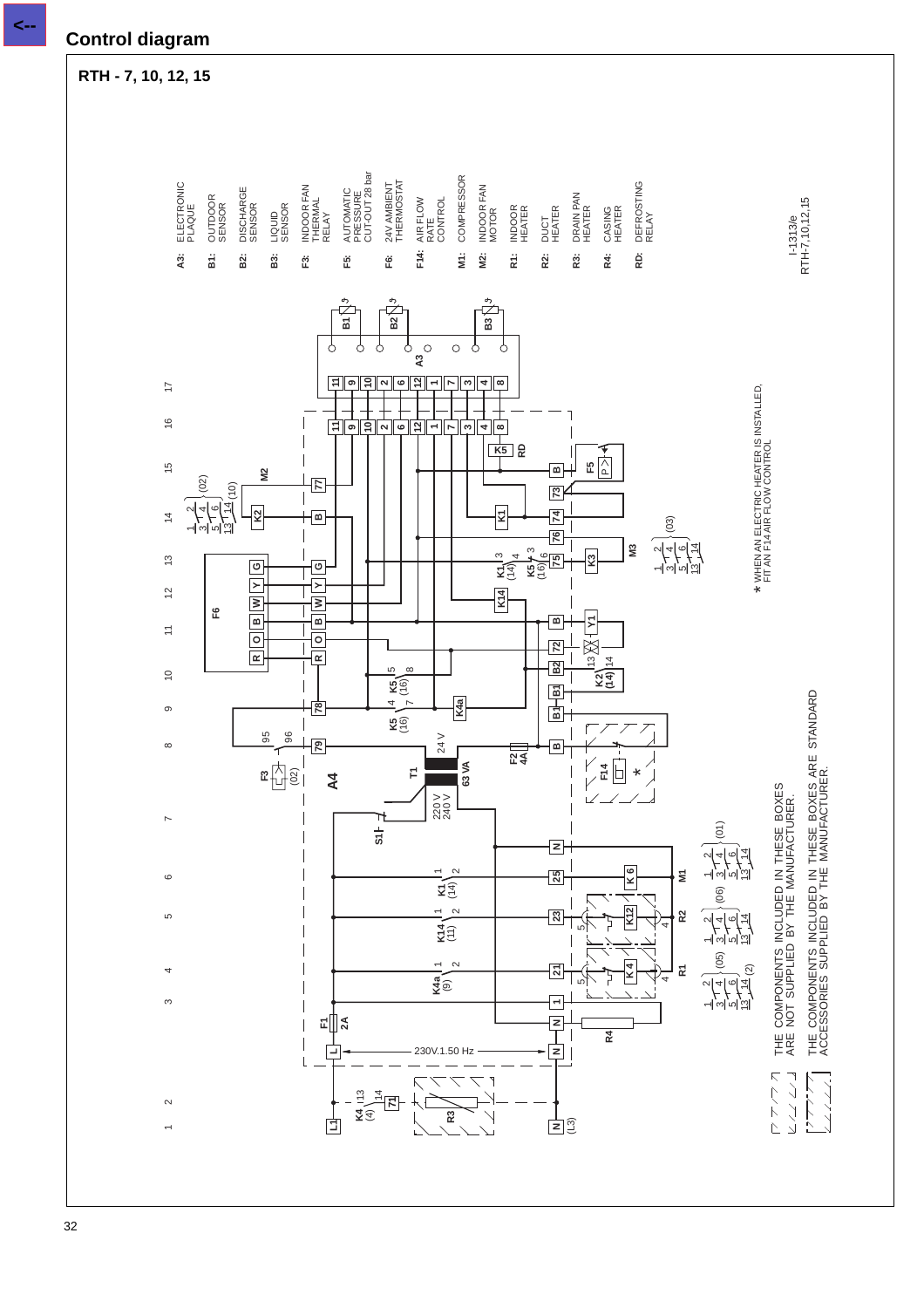

**Control diagram**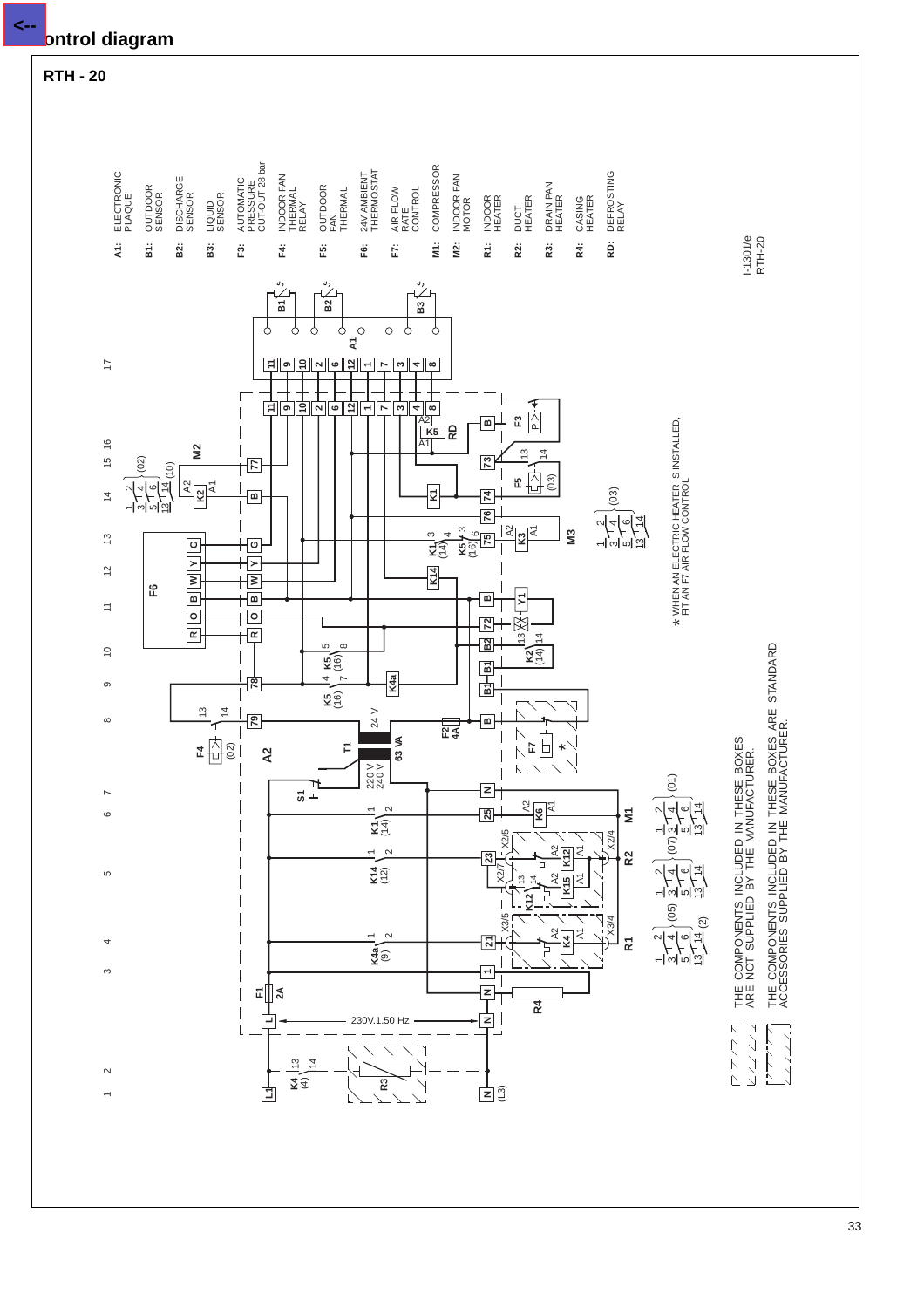![](_page_33_Figure_0.jpeg)

#### **RTH - 25 & 30**

![](_page_33_Figure_2.jpeg)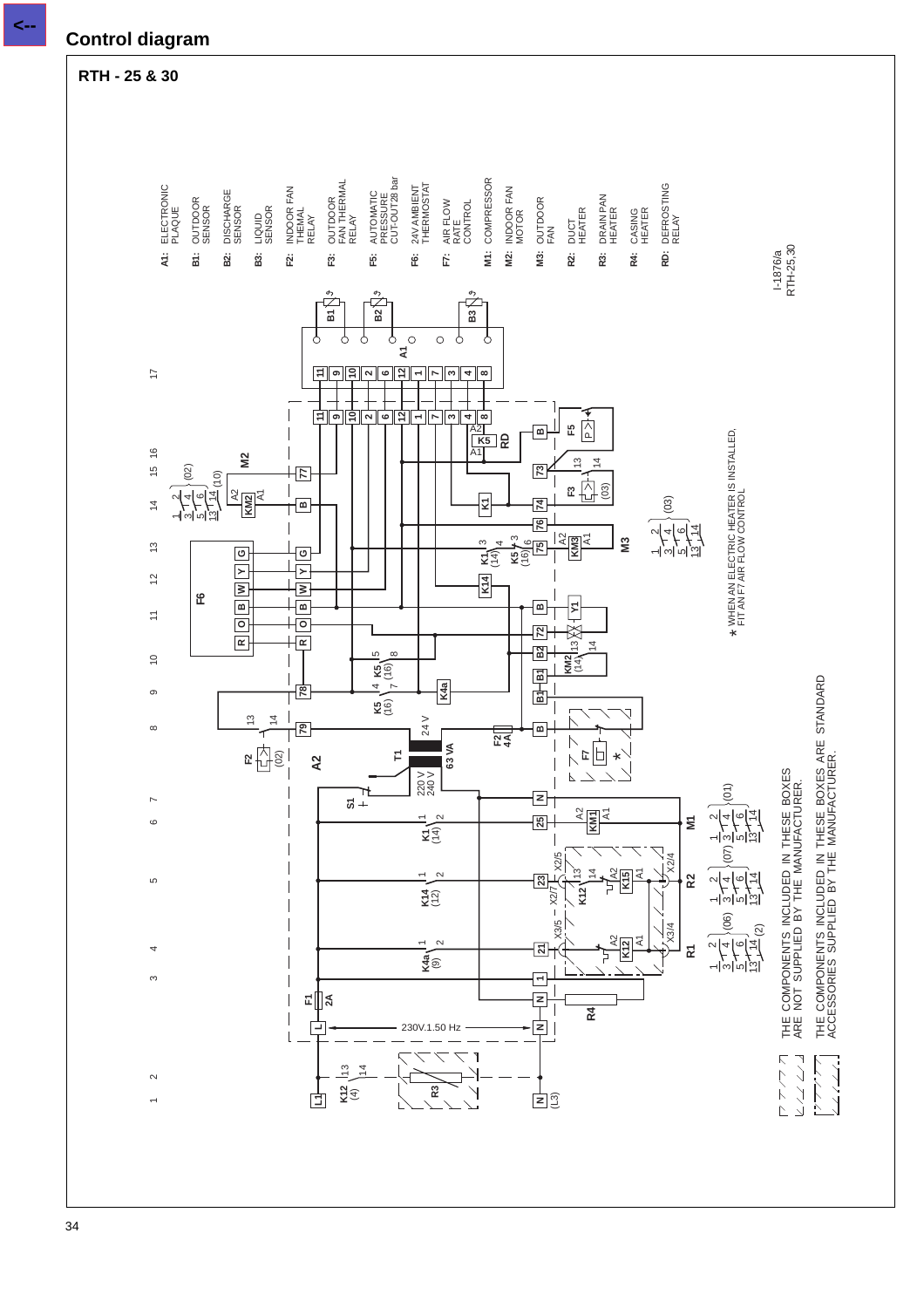![](_page_34_Picture_1.jpeg)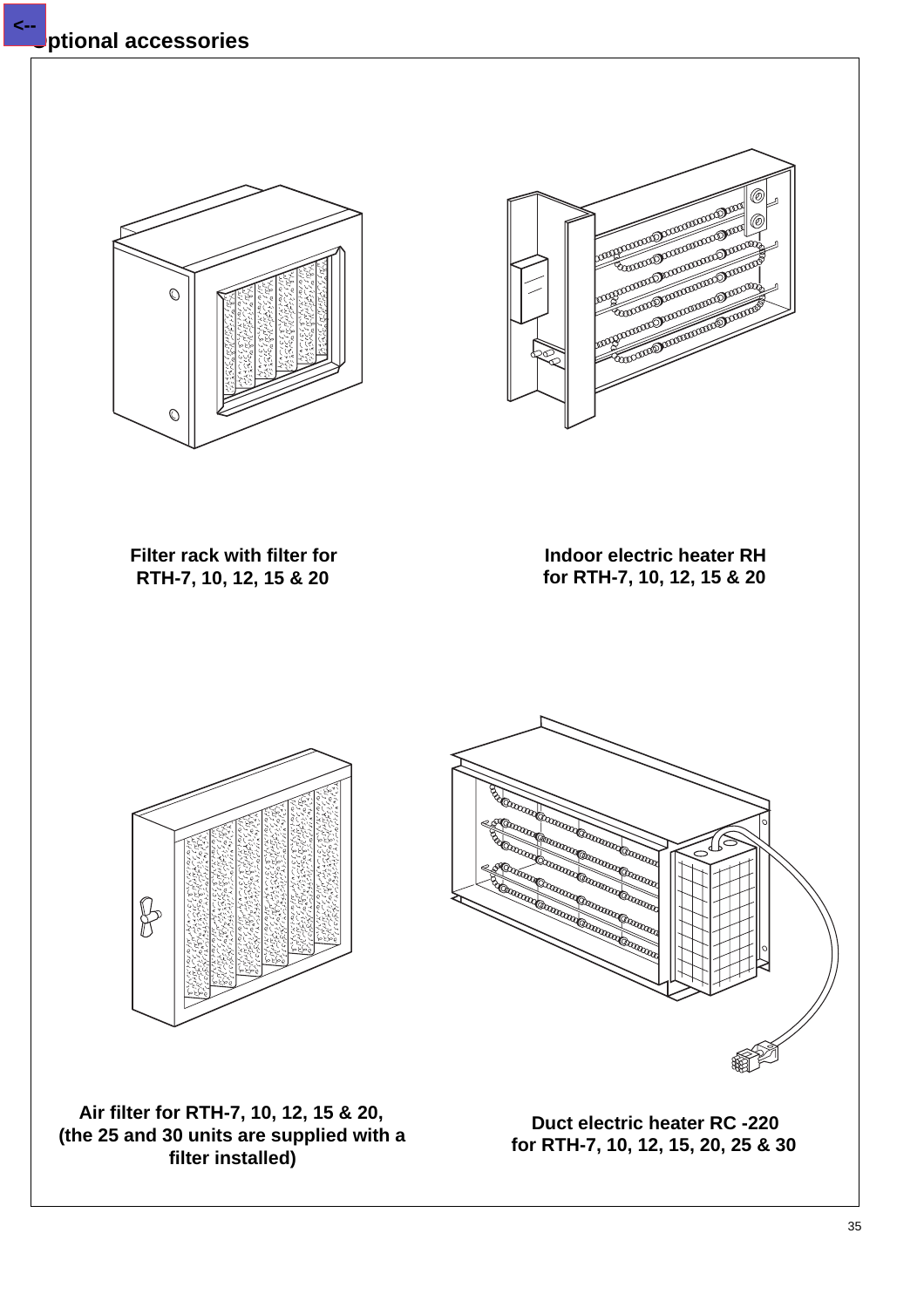#### **Filter rack with filter**

**<--**

Designed for installation in the air intakes of either the indoor or outdoor fans (only for the indoor one in the case of RTH-20). The incorporated filter is of the cleanable type, with the filter mat made of open cell polyurethane foam.

### **Positions and general dimensions mm**

Due to the shape of the filter rack the access cover to the filter can be placed on any of the four sides of the rack or duct. When designing the air ducts consideration should be given to the fact that the use of this accessory, **always implies a 90**° **rotation of the dimensions of the unit's air inlet port**, as shown in the diagram below.

![](_page_35_Figure_4.jpeg)

**Note:** With the RTH-20 unit this accessory can be connected only in the indoor air return. **Filters pressure drop (mm WG)**

8.0 10.3 13.0 16.0 19.6 22.5 26.4 29.4

-

Pa **RTH -12, 15 & 20**

| Model                   |        |   |     | RTH -7 & 10 RTH -12, 15 & 20 | Flow rate |       | RTH -7 & 10                                                                                                                                                                                                |       | RTH -12, 15 & 2 |  |
|-------------------------|--------|---|-----|------------------------------|-----------|-------|------------------------------------------------------------------------------------------------------------------------------------------------------------------------------------------------------------|-------|-----------------|--|
|                         |        |   |     |                              | $m^3/h$   | mm WG | Pa<br>6.2<br>0.64<br>0.80<br>7.8<br>11.7<br>1.20<br>1.60<br>15.6<br>2.10<br>20.5<br>2.60<br>25.4<br>3.20<br>31.3<br>$\blacksquare$<br>$\blacksquare$<br>$\blacksquare$<br>$\blacksquare$<br>$\blacksquare$ | mm WG | P               |  |
|                         | Height | A | 403 | 482                          | 1 300     |       |                                                                                                                                                                                                            |       |                 |  |
| Filter<br>rack          | Width  | В | 419 | 528                          | 1500      |       | $\blacksquare$                                                                                                                                                                                             |       |                 |  |
| dimensions              |        |   |     |                              | 2 0 0 0   |       |                                                                                                                                                                                                            |       |                 |  |
|                         | Depth  | C | 164 | 174                          | 2 5 0 0   |       |                                                                                                                                                                                                            | 0.82  | 8.              |  |
|                         |        | D | 364 | 434                          | 3 0 0 0   |       |                                                                                                                                                                                                            | 1.06  | 10              |  |
| Air inlet<br>dimensions |        |   |     |                              | 3500      |       |                                                                                                                                                                                                            | 1.35  | 13              |  |
|                         |        | E | 380 | 480                          | 4 0 0 0   |       |                                                                                                                                                                                                            | 1.65  | 16              |  |
|                         | Height |   | 413 | 490                          | 4 500     |       |                                                                                                                                                                                                            | 2.00  | 19              |  |
| Shipping                | Width  |   | 430 | 540                          | 5 0 0 0   |       |                                                                                                                                                                                                            | 2.30  | 22              |  |
| dimensions              |        |   |     |                              | 5 5 0 0   |       |                                                                                                                                                                                                            | 2.70  | 26              |  |
|                         | Depth  |   | 210 | 220                          | 6 0 0 0   |       |                                                                                                                                                                                                            | 3.00  | 29              |  |

36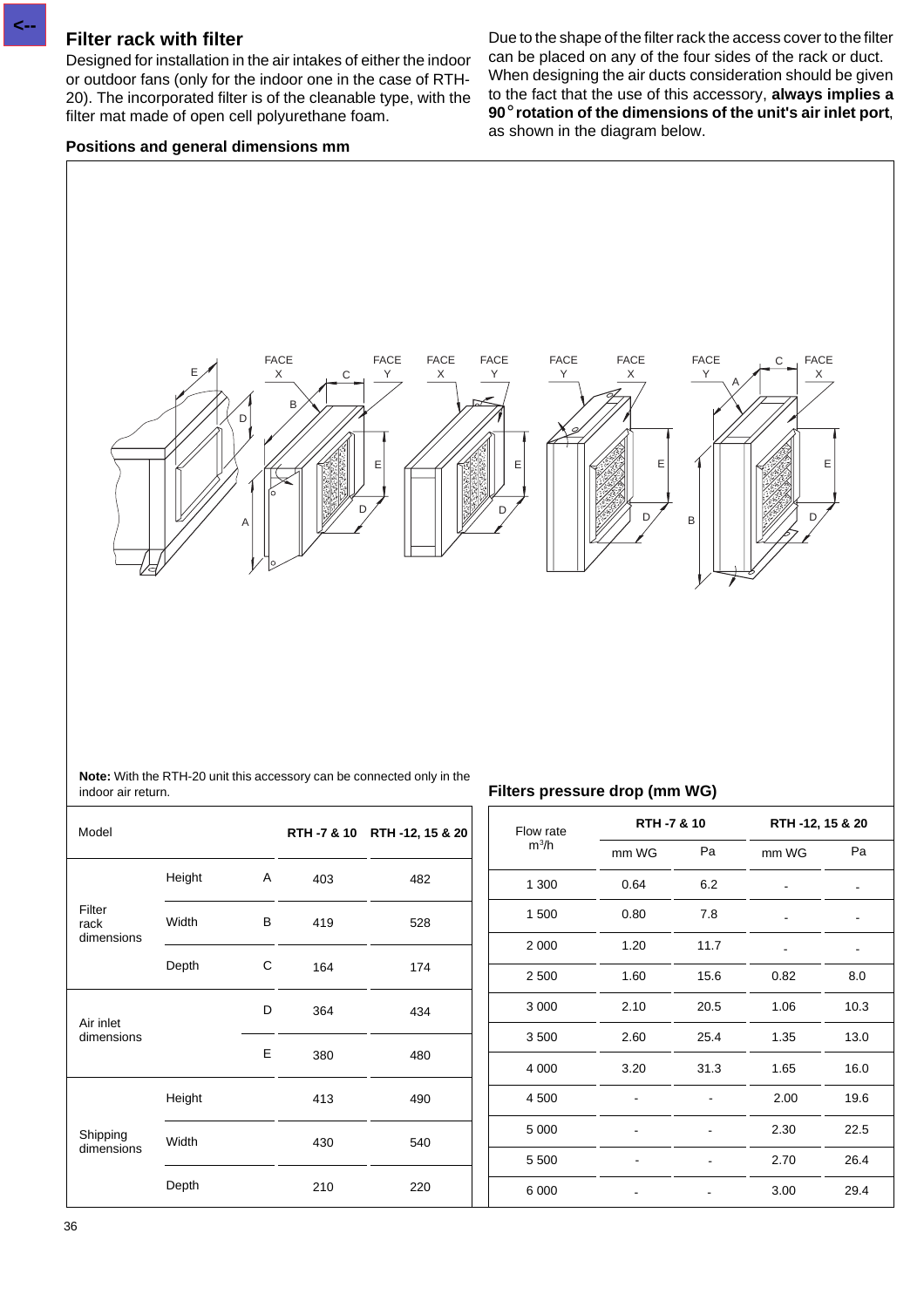**<--**

Of the cleanable type, with open cell polyurethane foam filter mat.

#### **General dimensions mm**

Can be adapted to either the evaporator or condenser side. Once attached the filter will exceed the conditoner's outer dimensions by 100 mm.

![](_page_36_Figure_4.jpeg)

**Note:** With the RTH-20 unit this accessory can be connected only in the indoor air return.

| Model                  |        |   | <b>RTH -7 &amp; 10</b> | RTH -12, 15 & 20 |
|------------------------|--------|---|------------------------|------------------|
|                        | Height | А | 356                    | 426              |
| Filter<br>dimensions   | Width  | В | 370                    | 470              |
|                        | Depth  | С | 100                    | 100              |
|                        | Height |   | 375                    | 445              |
| Shipping<br>dimensions | Width  |   | 450                    | 550              |
|                        | Depth  |   | 110                    | 110              |

### **Filters pressure drop (mm WG)**

| Flow rate m <sup>3</sup> /h |                | RTH -7 & 10              | RTH -12, 15 & 20 |                          |
|-----------------------------|----------------|--------------------------|------------------|--------------------------|
|                             | mm WG          | Pa                       | mm WG            | Pa                       |
| 1 300                       | 0.64           | 6.20                     | $\blacksquare$   | $\blacksquare$           |
| 1 500                       | 0.80           | 7.80                     | $\blacksquare$   | $\blacksquare$           |
| 2 0 0 0                     | 1.20           | 11.70                    | $\blacksquare$   | $\overline{\phantom{a}}$ |
| 2 5 0 0                     | 1.60           | 15.60                    | 0.82             | $8.0\,$                  |
| 3 0 0 0                     | 2.10           | 20.50                    | 1.06             | 10.3                     |
| 3500                        | 2.60           | 25.40                    | 1.35             | 13.0                     |
| 4 0 0 0                     | 3.20           | 31.30                    | 1.65             | 16.0                     |
| 4 500                       | $\blacksquare$ | $\blacksquare$           | 2.00             | 19.6                     |
| 5 0 0 0                     | $\blacksquare$ | $\blacksquare$           | 2.30             | 22.5                     |
| 5 5 0 0                     | $\blacksquare$ | $\blacksquare$           | 2.70             | 26.4                     |
| 6 0 0 0                     | $\blacksquare$ | $\overline{\phantom{a}}$ | 3.00             | 29.4                     |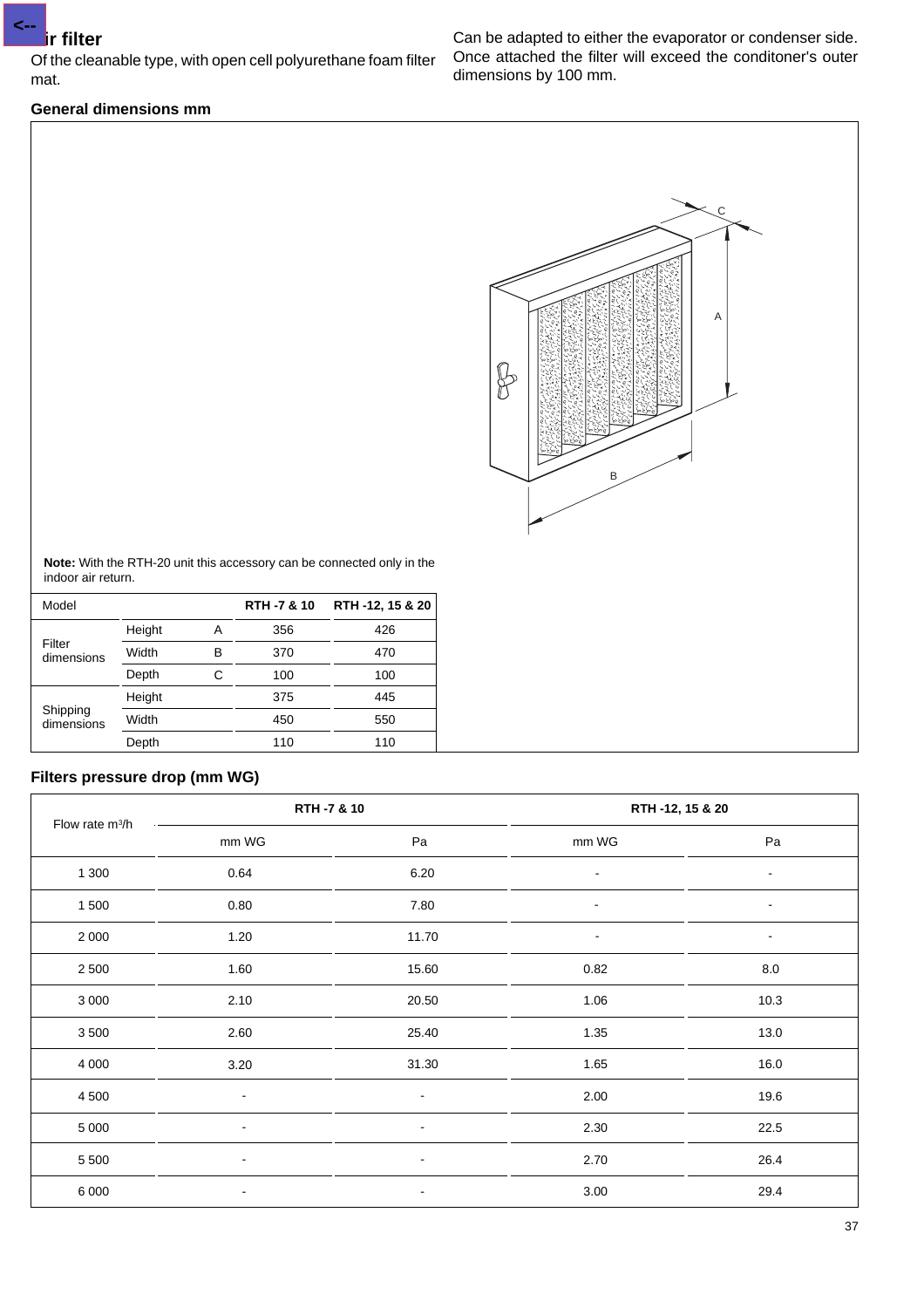### **Indoor electric heaters RH**

**<--**

They are electric resistances made of air exposed wire elements and include the following components:

Electric resistances of the air exposed wires type with chrome-nickel wires.

High reliability contactors with 220 V coil.

Safety thermal protector that disconnects control circuit when sensing an abnormally high temperature.

Fan control to prevent the resistance from operating if the fan

### **General dimensions mm**

has not been switched on.

Star-triangle connection terminal strip for 230.3.50 & 400.3.50.

Quick connector for the control wiring between the heater ans the air conditioner.

### **Attention:**

A flow rate control should be installed together with every electric heater, to prevent the heater from operating if the fan has not been switched on.

![](_page_37_Figure_12.jpeg)

#### **Characteristics**

| Model                              |              | <b>RH-5.1</b>   | <b>RH - 5.3</b> | <b>RH-103</b>        | RH - 15.3       |
|------------------------------------|--------------|-----------------|-----------------|----------------------|-----------------|
| For installation in heat pump size |              | <b>RTH-7</b>    | <b>RTH-7,10</b> | RTH-7,10,12,15,20    | RTH-10,12,15,20 |
| Power                              | kW           | 5               | 5               | 10                   | 15              |
| Power supply                       | V.ph.Hz      | 230.1.50        |                 | 230.3.50 or 400.3.50 |                 |
| Consumption                        | $\mathsf{A}$ | 22              | 13/7.5          | 26/15                | 39/23           |
| Pressure with nominal flow rate    | mm WG        | 1               | 1               | 2                    | 2               |
| Shipping dimensions                | mm           | 370 x 510 x 140 | 370 x 510 x 140 | 370 x 510 x 140      | 370 x 510 x 140 |
| Nett weight                        | kg           | 2.3             | 2.3             | 3.1                  | 3.8             |
| Gross weight                       | kg           | 2.7             | 2.7             | 3.4                  | 4.2             |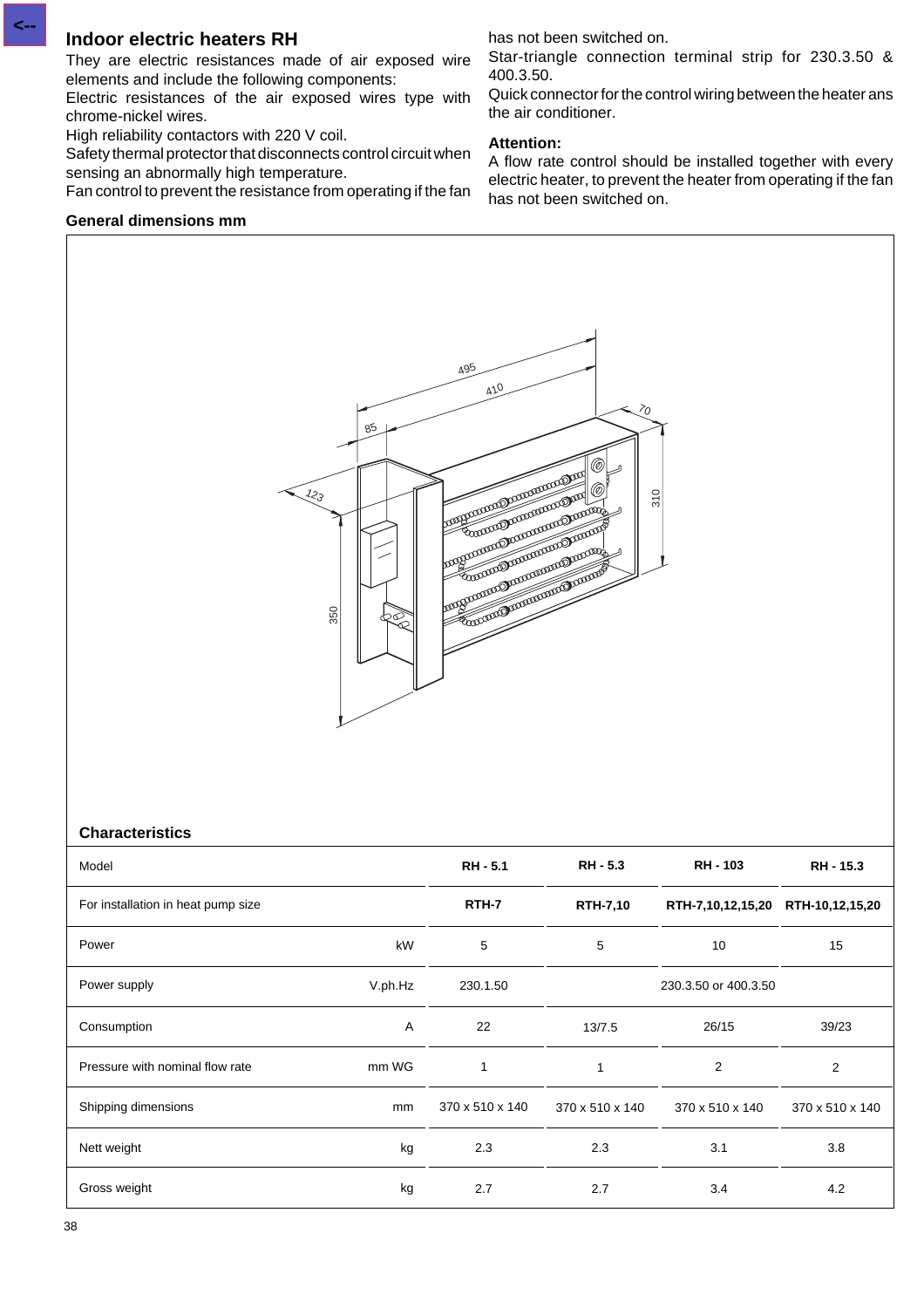### **Duct electric heaters RC-220**

For installation in the indoor fan outlet.

Its intended function is to operate as an emergency heater. The charge loss calculated for these heaters in any functioning state is 1 mm WG

#### **General dimensions mm**

**<--**

**Attention:** A flow rate control should be installed together with every electric heater, to prevent the heater from operating if the fan has not been switched on.

![](_page_38_Figure_5.jpeg)

**10, 15, 20 30**

All data subject to change without notice.

**RC-20 - 220 RC-30 - 220** 20 30

582 562 330 408 376 345 542 321 823 803 435 517 482 451 783 351